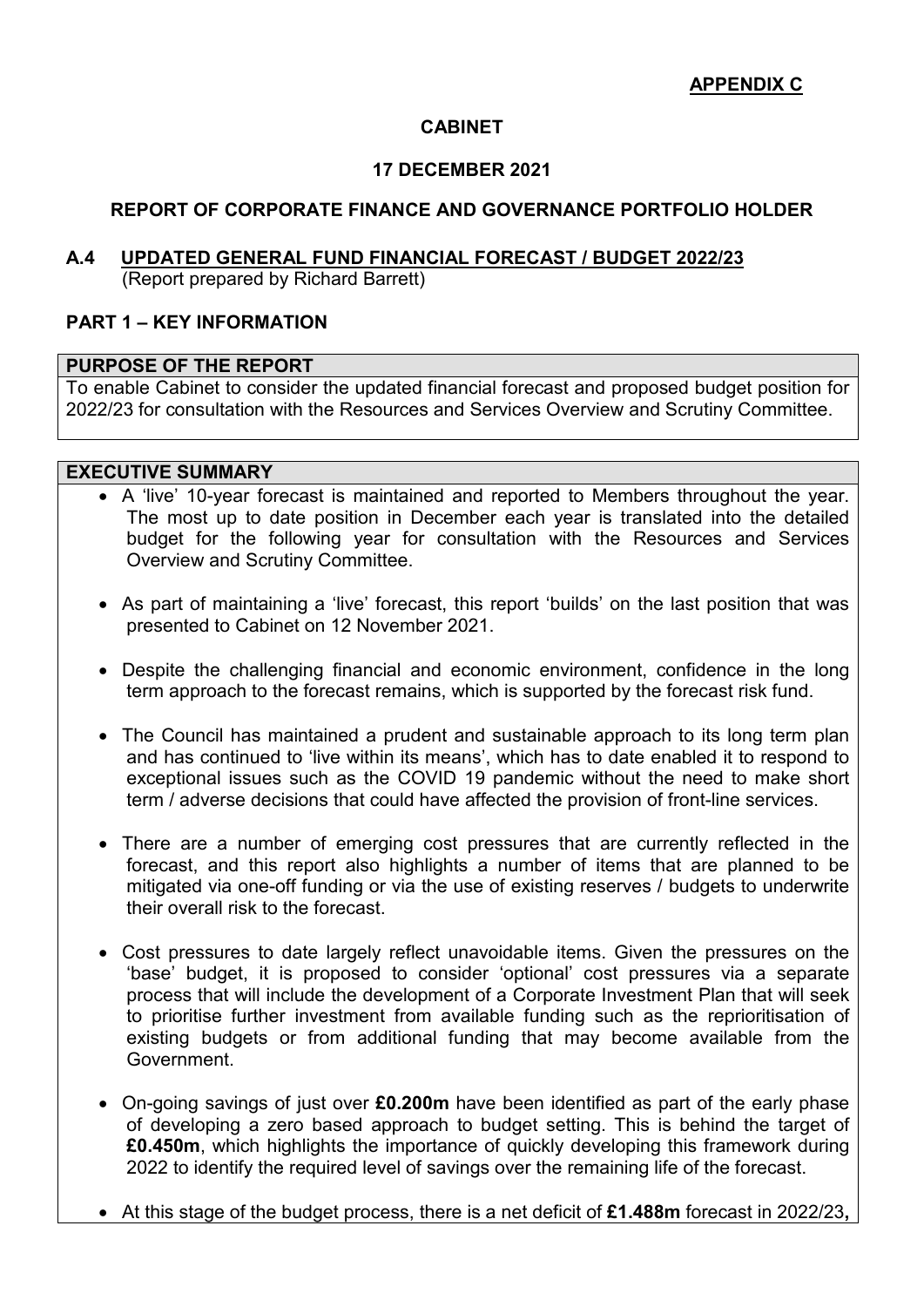an improvement of **£0.154m** compared with the **£1.642m** deficit reported to Cabinet on 12 November 2021. Therefore, the forecast remains within the financial boundaries set out in the long-term plan.

- Although subject to potential changes over the remaining budget-setting period, the current forecasted deficit of **£1.488m** will be met by drawing money down from the Forecast Risk Fund.
- A review of reserves has also been undertaken, which highlights the need to hold a number of reserves to support key actions / activities as part of the Council's overall prudent and sustainable approach to managing its finances. However, a number of reserves will remain under review as part of the development of the budget and the Corporate Investment Plan highlighted above.
- At the time of finalising this report, the Local Government Finance Settlement for 2022/23 had yet to be announced. If announced in time, any changes emerging from the settlement will be reported directly at the meeting, otherwise they will be included in the figures that will be presented to Cabinet in January 2022 when it considers its final budget proposals for recommending to Full Council in February 2022. The budget includes a council tax levy increase of £5, with this level of increase expected to be confirmed as allowable as part of the finance settlement announcements. No revenue support grant has been included in the budget for 2022/23, but similarly to the late announcement last year, the Government may provide some funding again next year, especially when reflecting on the on-going financial impact of COVID 19 on Local Authorities.
- With the above in mind, the final position for 2022/23 is likely to be more positive than the **£1.488m** currently reported, especially as the final expected income position for business rates has also yet to be finalised.
- Once the final position for 2022/23 is determined, the remaining years of the 10-year forecast will be revised, set against the budget position for 2022/23 and will be reported to members later in the budget setting process.

## **RECOMMENDATION(S)**

#### **That Cabinet:**

- **a) Approves the updated Financial Forecast and proposed position for 2022/23 as set out in this report and Appendices; and**
- **b) requests the Resources and Services Overview and Scrutiny Committee's comments on this latest financial forecast and proposed position for 2022/23.**

## **PART 2 – IMPLICATIONS OF THE DECISION**

#### **DELIVERING PRIORITIES**

The forecasting and budget setting process will have direct implications for the Council's ability to deliver on its objectives and priorities. At its heart, the 10-year approach to the forecast seeks to establish a sound and sustainable budget year on year through maximising income whilst limiting reductions in services provided to residents, business and visitors.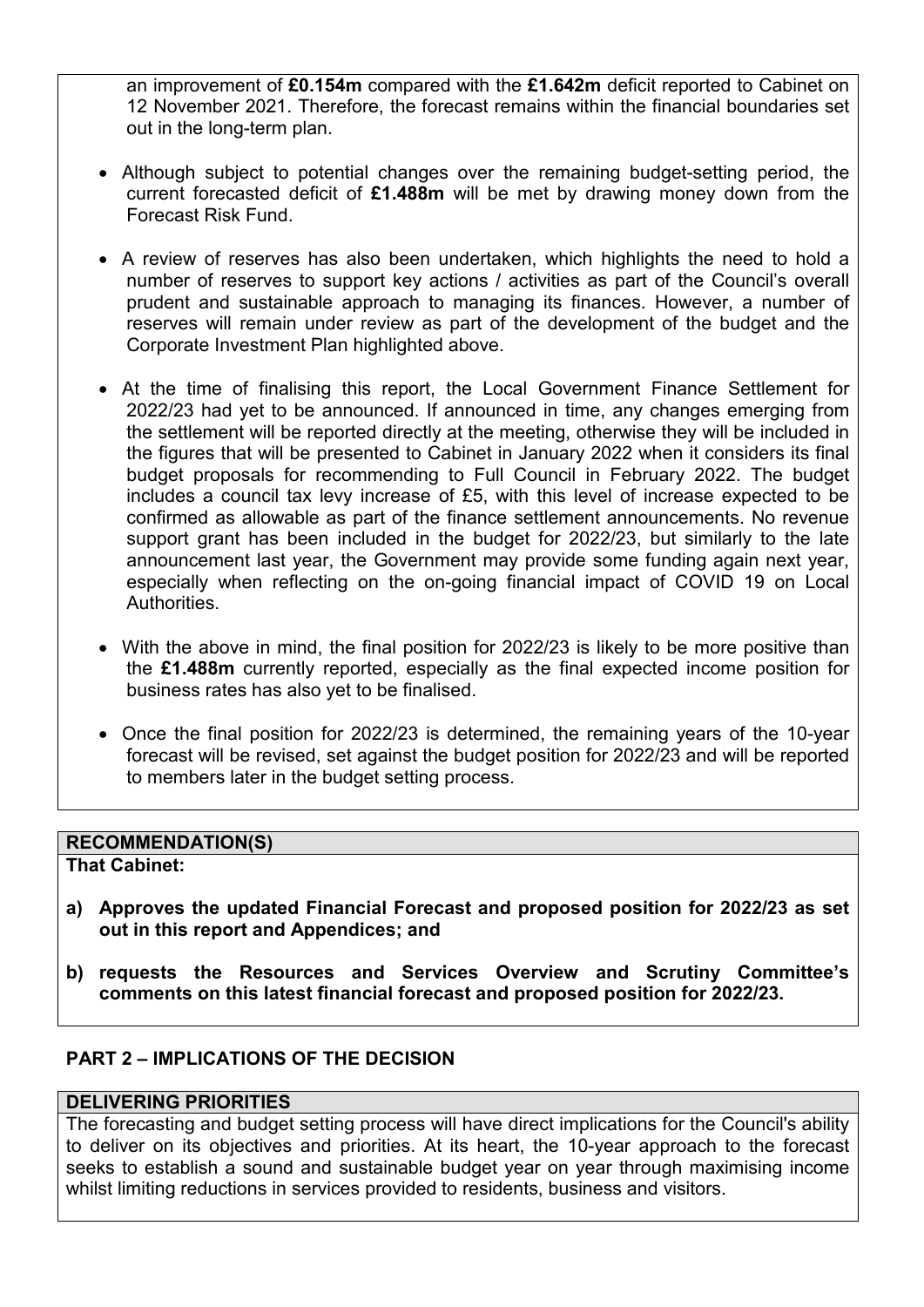2022/23 sees the start of the development of a zero based approach to budget setting, which is one of the Council's key priorities as it forms one of the most important elements of delivering a sustainable budget year on year.

#### **FINANCE, OTHER RESOURCES AND RISK**

## **Finance and other resources**

The financial implications are set out in the body of the report.

Although the availability of financial resources is a key component in the delivery of services there will also need to be appropriate input of other resources such as staffing, assets and IT.

#### **Risk**

There are significant risks associated with forecasting such as cost pressures, inflation and changes to other assumptions that form part of the financial planning process. There are a number of areas that could lead to additional expenditure being incurred, such as: -

- Economic environment / instability;
- Emergence of additional cost pressures:
- Changes to the local authority funding mechanisms such as the Government's fairer funding review that is still expected;
- New legislation placing unfunded duties on the Council or reducing the level of the Council's core funding;
- Local or national emergency;
- Income is less than that budgeted for, including business rate income retained locally.
- On-going impact from the COVID 19 pandemic

One of the primary risks introduced by the COVID 19 crisis is the potential medium to longerterm impact to key income streams for the Council such as from council tax, business rates and general fees and charges.

Although income from council tax and business rates is seeing the continuing trend of recovering back to pre-COVID 19 levels, there remains a secondary impact in areas of the budget such as court costs (existing annual income budget of **£0.323m**) and money receivable under the terms of the council tax sharing agreement with the major preceptors (existing annual income budget of **£0.631m**). Also the timing and trajectory of the recovery in fees and charges within leisure centres remains a key financial risk. Although it is expected that the above are expected to continue to recover over the course of the year, they will remain under review as part of the on-going development of the budget and as part of future quarterly financial performance reports.

In addition to the above, there are a number of unmitigated cost pressures set out within **Appendix C3.** However it is proposed to review these during the year where managed interventions may be necessary and as part of developing the long term forecast in later years. As part of the on-going development of the budget, there may also be opportunities to fund them on a one-off basis from elsewhere within the budget or via additional funding that may become available via the Local Government Financial Settlement, which may include further COVID financial support.

However given the significant risk that the above presents, it is proposed to underwrite this risk via re-focusing the existing Building for the Future Reserve. As highlighted later on in this report, this reserve has been used to fund the Council's pension deficit payments upfront, which in turn has generated significant annual revenue savings. This upfront payment is repaid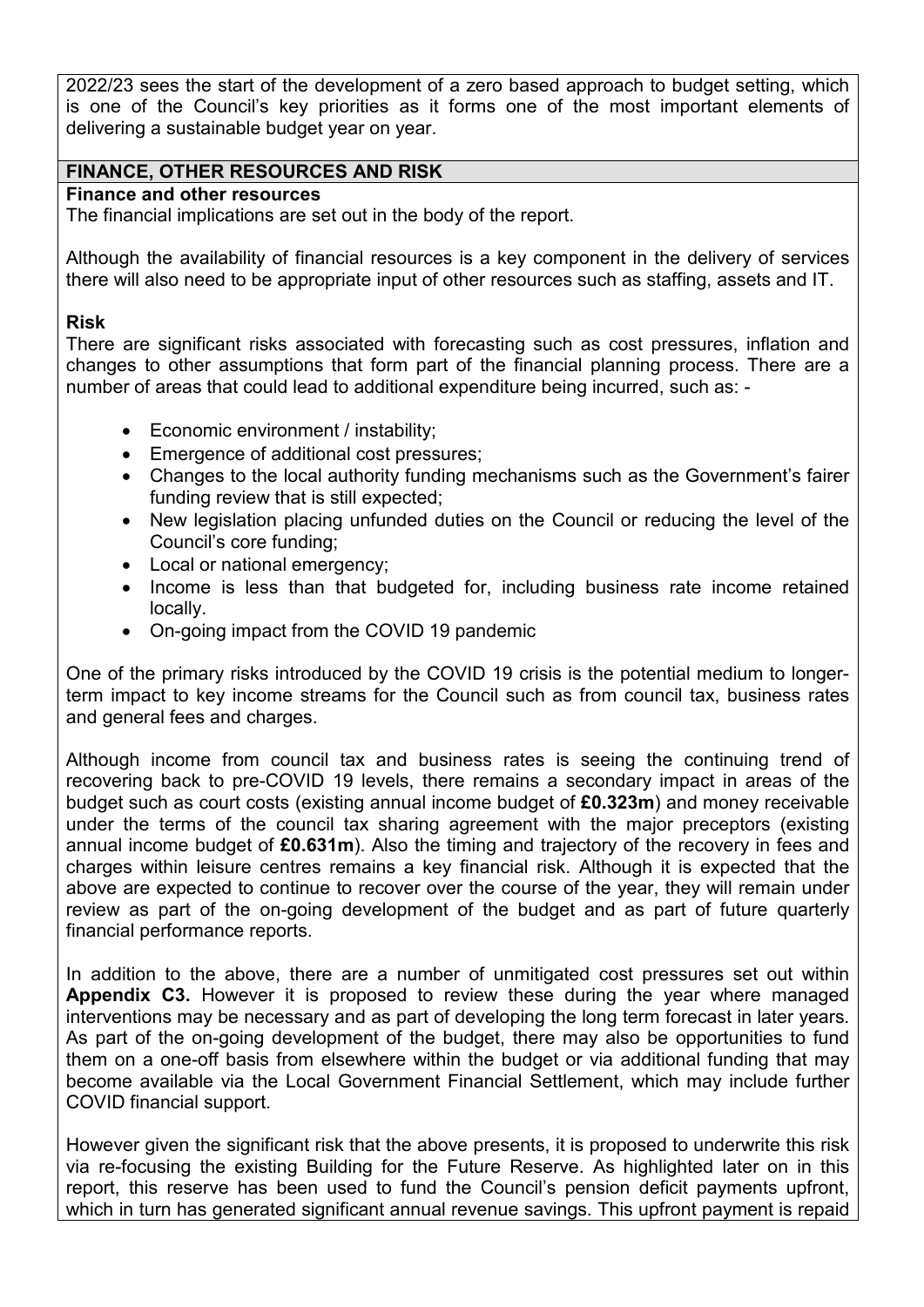over three years, which is built into the underlying budget. The estimated balance in this reserve at the end of March 2022 is **£1.654m,** which is therefore available to underwrite the identified risks during 2022/23.

The specific risk to income budgets should be seen as separate from the underlying risk to the forecast, which are underwritten via the Forecast Risk Fund. As previously discussed, the Council's ability to financially underwrite the wider forecast is an important element of the 10 year plan. As with any forecast, some elements of income and expenditure will be different to that forecasted. It is fair to say that many may offset each other over the longer term. However, an update against the two important aspects to how this is being managed are as follows:

- 1) **£2.704m** remains within the Forecast Risk Fund (excluding 2021/22 contributions) to support the budget in future years. This money is available to be drawn down if the timings within the forecast differ in reality and the net position is unfavourable compared to the forecast in any one year. Based on the current position, it is proposed to draw down **£1.488m** from this reserve in 2022/23, a slightly reduced position from the **£1.642m** presented to Cabinet on 12 November 2021. Annual surplus balances are still expected to remain within this reserve over the remaining life of the forecast as set out in **Appendix C1.**
- 2) The forecast will remain 'live' and be responsive to changing circumstances and it will be revised on an on-going basis. If unfavourable issues arise, that cannot be mitigated via other changes within the forecast then the forecast will be adjusted and mitigating actions taken. Actions to respond will, therefore, need to be considered but can be taken over a longer time period where possible. In such circumstance, the Council may need to consider 'topping' up the funding mentioned in 1) above if required. This may impact on the ability to invest money elsewhere but will need to demonstrate that its use is sustainable in the context of the ten-year forecast.

The long-term approach to the forecast therefore still provides flexibility to respond to risks such as those presented by the potential on-going impact from the COVID 19 pandemic. However, it must be highlighted that the savings targets set out in the forecast will still need to be delivered in the longer term but they need to remain flexible and react as a counterbalance to other emerging issues and it is therefore accepted that this figure may need to be revised up or down over the life of the forecast.

It is important to continue to deliver against the forecast to build confidence in the longer-term approach. This will therefore continue to need robust input from members and officers where decisions may be required in the short term or on a cash flow basis.

Another aspect to this approach is the ability to 'flex' the delivery of services rather than cut services. As would be the case with our own personal finances, if we cannot afford something this year because of a change in our income, we can potentially put it off until next year. There is a practical sense behind this approach as we could flex the delivery of a service one year but increase it again when the forecast allows.

In addition to the above, it is important to note that the Council has already prudently set aside money for other significant risks in the forecast such as **£1.758m** (NDR Resilience Reserve) and **£1.000m** (Benefits Reserve), which can be taken into account during the period of the forecast if necessary. The Council also holds **£4.000m** in uncommitted reserves, which supports its core financial position.

As discussed later on in this report money has been set side to mitigate cost pressures associated with the repair and maintenance of Council assets. When they arise, they are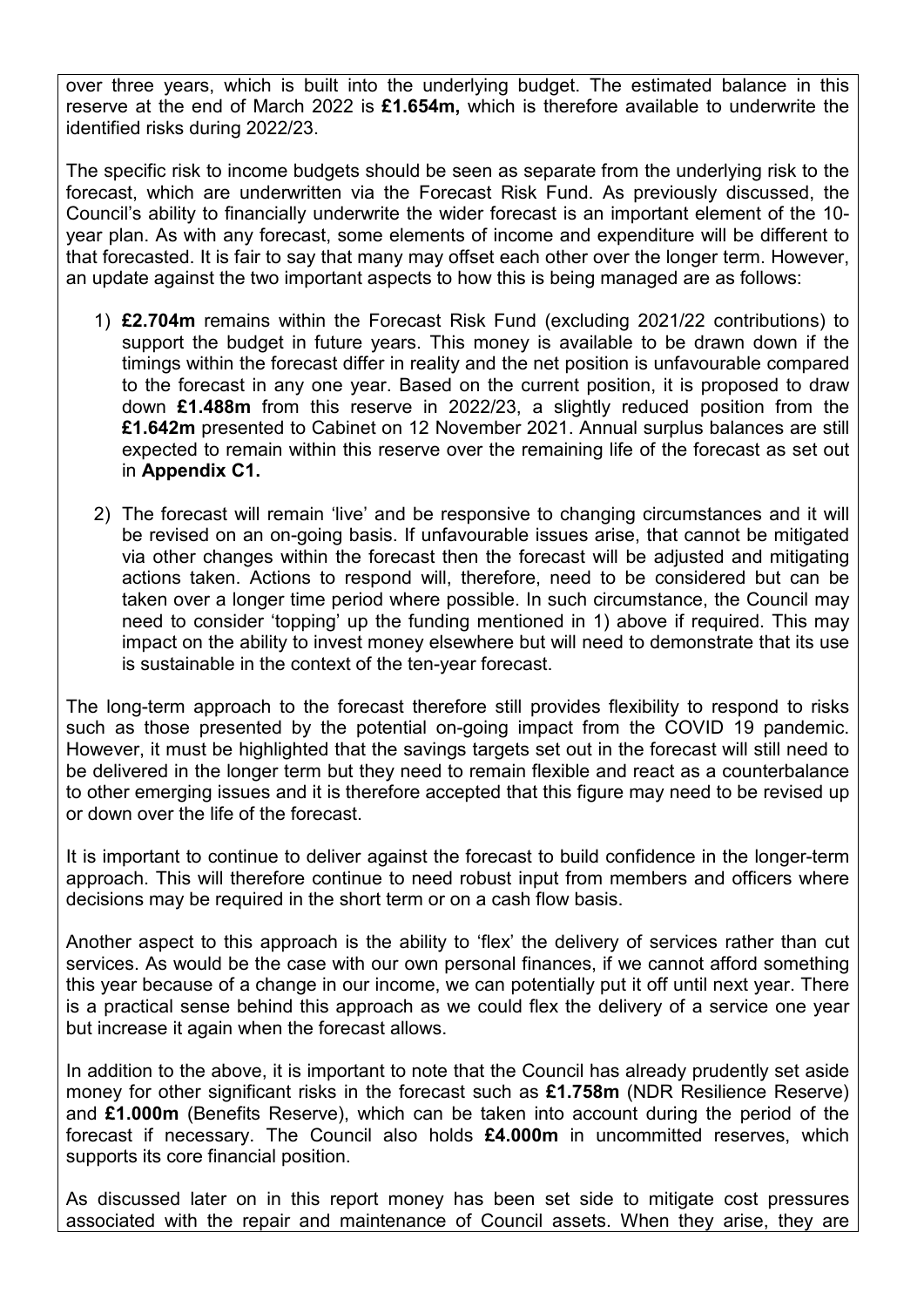usually significant and the approach taken aims to 'protect' the underlying revenue budget from such items. An Asset Refurbishment Reserve of **£1.269m** has therefore been established for this purpose and the use of this fund can be considered outside of the annual budget setting cycle via a separate decision making process and/or as part of the emerging Corporate Investment Plan.

#### **LEGAL**

The arrangements for setting and agreeing a budget and for the setting and collection of council tax are defined in the Local Government Finance Act 1992. The previous legislation defining the arrangements for charging, collecting and pooling of Business Rates was contained within the Local Government Finance Act 1988. These have both been amended as appropriate to reflect the introduction of the Local Government Finance Act 2012.

The Local Government Finance Act 2012 provided the legislative framework for the introduction of the Rates Retention Scheme and the Localisation of Council Tax Support.

The Calculation of Council Tax Base Regulations 2012 set out arrangements for calculation of the council tax base following implementation of the Local Council Tax Support Scheme. These arrangements mean that there are lower tax bases for the district council, major preceptors and town and parish councils.

The Localism Act 2012 introduced legislation providing the right of veto for residents on excessive council tax increases.

Under Section 25 of the Local Government Act 2003, the Chief Finance Officer (S151 Officer) must report to Council, as part of the budget process, on the robustness of estimates and adequacy of reserves. The proposed approach can deliver this requirement if actively managed and will be an issue that remains 'live' over the course of the forecast period and will be revisited in future reports to members as the budget develops.

In respect of special expenses that form part of the budget setting process, expenditure is classed as a Special Expense it if satisfies the requirements of the Local Government Finance Act 1992, Section 35. The only category relevant to this Council is contained within Section 35(2)(d) relating to concurrent functions with Parish and Town Councils. Under the Local Government Finance Act 1992, the Council must identify as its Special Expense, proposed expenditure on those functions which the Council performs in part of the district but which Parish or Town Councils perform elsewhere in the District. If, in the Council's view, a special expense should properly be charged over the whole of the district's area, the Council may pass an express resolution to this effect (known as a *contrary resolution*).

In order for expenditure to be a Special Expense, there are two conditions that must be fulfilled:

- 1. Expenditure is estimated to be incurred by the District Council in the whole or part of its area on the provision of a function;
- 2. Expenditure on the provision of the same function is to be incurred by at least one parish/town council elsewhere in the district.

The proposals set out in this report are in accordance with the Council's budget and policy framework.

**OTHER IMPLICATIONS Consideration has been given to the implications of the proposed decision in respect of the following and**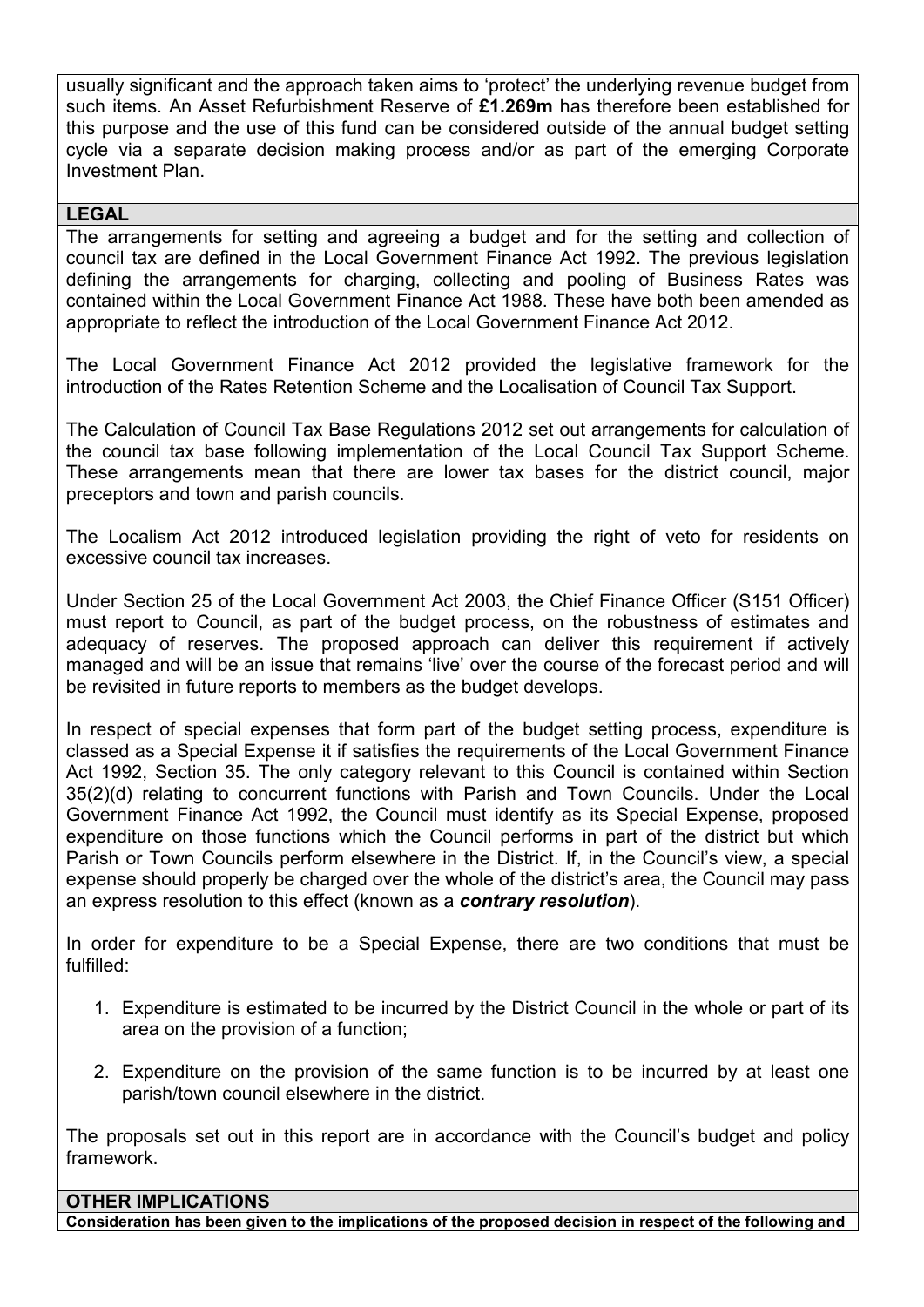#### **any significant issues are set out below. Crime and Disorder / Equality and Diversity / Health Inequalities / Area or Ward affected / Consultation/Public Engagement / Carbon Neutrality**

There are no other implications that significantly and directly impact the financial forecast. However, the ability of the Council to appropriately address these issues will be strongly linked to its ability to fund relevant schemes and projects and determination of the breadth and standard of service delivery within the Council's overall financial position.

An impact assessment will be undertaken as part of any separate budget decisions such as those that will be required to deliver the necessary savings.

Special expenses are based on the principle of ensuring there is equality across the district in levying Council Tax to residents based on services and facilities provided by Town and Parish Councils in specific areas that are also provided by the District Council.

## **PART 3 – SUPPORTING INFORMATION**

#### **BACKGROUND**

The long term forecast is updated on an on-going basis, which is reported to Members quarterly, with the most recent position (at the end of September 2021) being reported to Cabinet at its 12 November 2021 meeting.

The Resources and Services Overview and Scrutiny Committee considered the report referred to above at its meeting on 13 December 2021, and their comments will be provided separately.

## **UPDATED FINANCIAL FORECAST 2022/23**

**Appendix C1** sets out an updated forecast for 2022/23 that reflects changes since Cabinet considered the earlier position at its 12 November 2021 meeting. The changes required reflect a slightly improved position – a reduction of **£0.154m** in the annual forecast deficit (from **£1.642m** to **£1.488m**).

Work remains on-going as part of the continuing development of the budget, which will need to react to a number of issues such as any announcements from the Government as part of the annual local government financial settlement process. Any changes will be reported to Members as they arise throughout the remainder of the budget setting process and will be included in the final budget proposals to be considered by Cabinet in January before recommendations are made to Full Council.

The following table provides a commentary on the changes to the initial forecast set out in **Appendix C1** (excludes items where there has been no significant change to the relevant line of the forecast considered by Cabinet on 12 November 2021):

| <b>Item in the Forecast</b><br>Change since  <br>forecast was<br>considered on | Comments |
|--------------------------------------------------------------------------------|----------|
|--------------------------------------------------------------------------------|----------|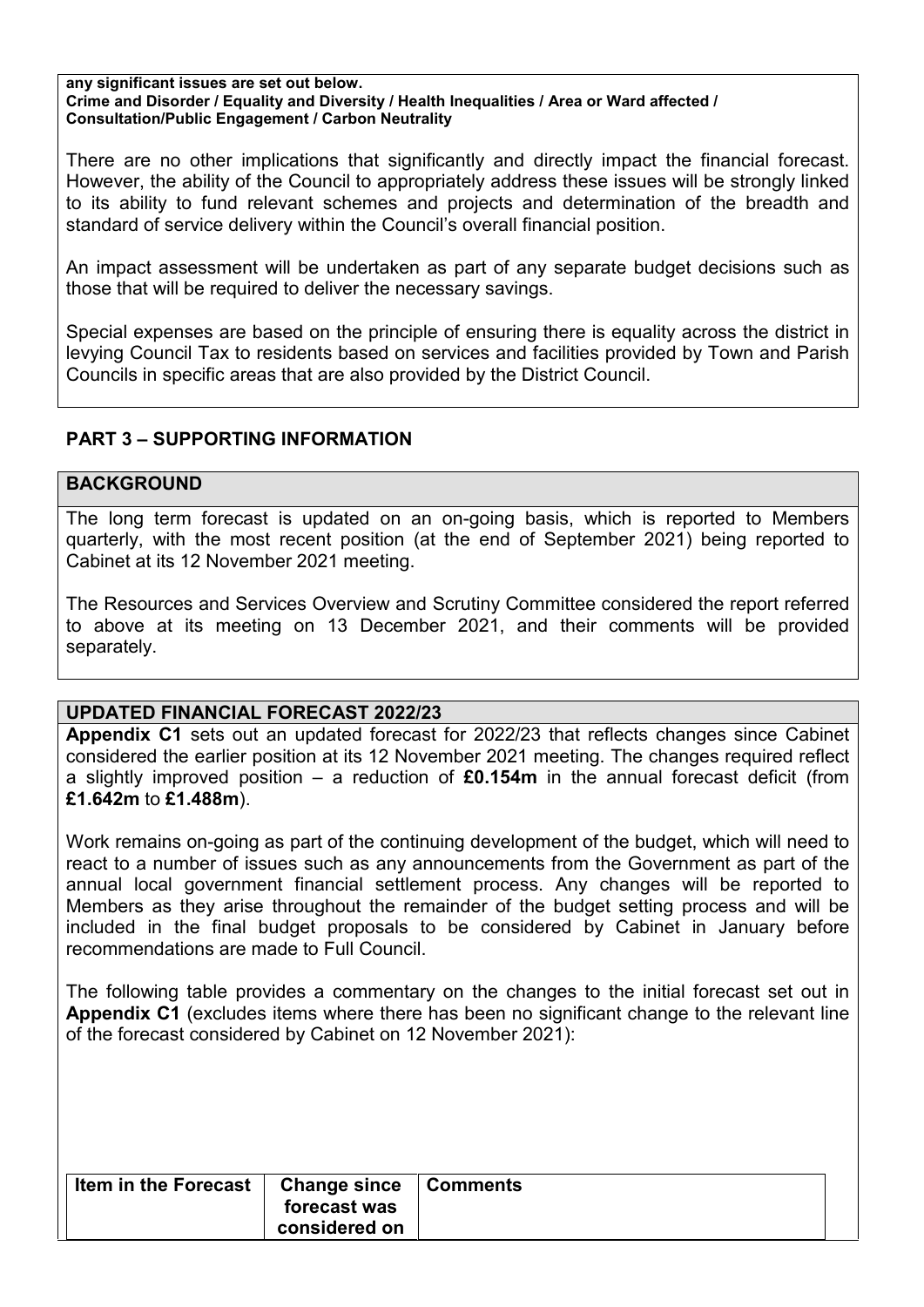|                                                                                                                 | <b>12 November</b><br>2021        |                                                                                                                                                                                                                                                                                                                                                                                                                                                                                                                                                                                                                            |
|-----------------------------------------------------------------------------------------------------------------|-----------------------------------|----------------------------------------------------------------------------------------------------------------------------------------------------------------------------------------------------------------------------------------------------------------------------------------------------------------------------------------------------------------------------------------------------------------------------------------------------------------------------------------------------------------------------------------------------------------------------------------------------------------------------|
| <b>Underlying Funding Growth in the Budget</b>                                                                  |                                   |                                                                                                                                                                                                                                                                                                                                                                                                                                                                                                                                                                                                                            |
| Line $3 -$ Growth in<br><b>Business</b><br>Rates<br>Inflation                                                   | No change                         | Although there has been no change to the<br>figure previously included, it is important to<br>highlight that the Government have now<br>confirmed that they will be 'freezing' the<br>business rate multiplier for 2022/23. The figure<br>of £0.139m currently included in the forecast<br>would ordinarily be removed from the forecast<br>as this additional income will no longer be<br>receivable. However, it is understood that the<br>Government will be 'making good' this loss of<br>income via the wider business rate system and<br>so this level of income is still expected, albeit<br>via a different route. |
| Line $4 -$ Growth in<br><b>Business</b><br>Rates<br>$\prime$<br>Council<br>Tax<br>general<br>property<br>growth | Income<br>increased by<br>£0.159m | As the economy starts to recover from the<br>COVID 19 pandemic, there is a related /<br>favourable trend reflected within the forecast.<br>revised figure reflects an expected<br>The<br>increase in the council tax property base,<br>driven primarily from a direct increase in<br>property numbers rather than other more<br>technical items included within the calculations.<br>No increases in the business rate property<br>base have been included at the present time<br>as these remain subject to further work as part<br>of the more detailed calculations undertaken in<br>January.                           |
| <b>Line <math>5 -</math></b> Collection<br><b>Fund Surpluses b/fwd</b>                                          | Income<br>increased by<br>£0.224m | Similarly to the comment above, as the<br>economy starts to recover from the pandemic<br>there is a positive knock on impact on income.<br>The revised figure on the left reflects the<br>estimated surplus on the collection fund<br>relating to council tax that can now be included<br>within the forecast.<br>No adjustments have been made to business<br>rates at the present time as these will not be<br>finalised until January.                                                                                                                                                                                  |
| <b>Net Cost of Services and Other Adjustments</b>                                                               |                                   |                                                                                                                                                                                                                                                                                                                                                                                                                                                                                                                                                                                                                            |
| Line $10$ - Inflation $-$<br>Other                                                                              | Expenditure<br>reduced by         | the Government 'freezing'<br>Following<br>the<br>business rate multiplier for 2022/23, this has                                                                                                                                                                                                                                                                                                                                                                                                                                                                                                                            |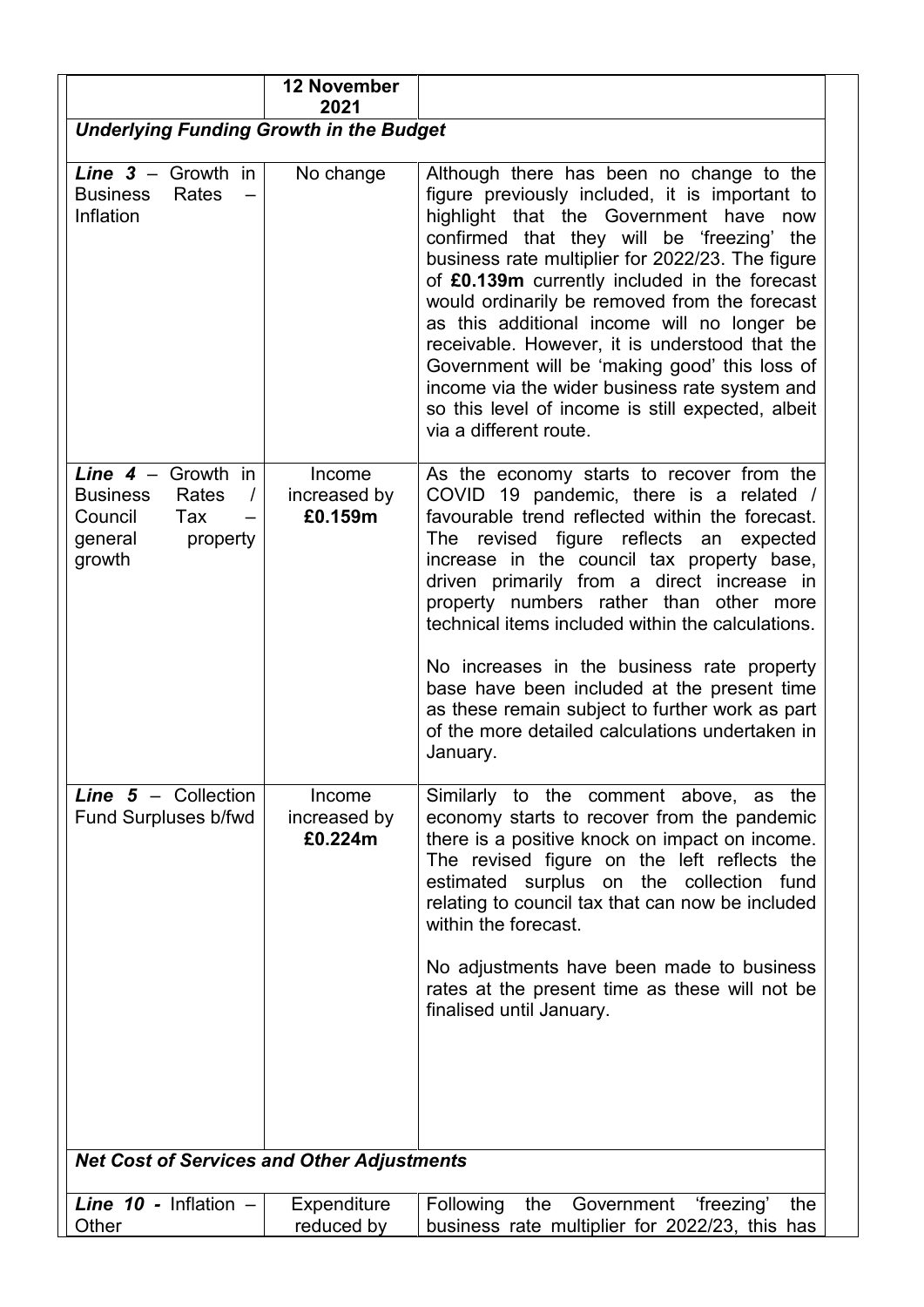|                                                                    | £0.023m                               | the knock on impact of reducing the rates paid<br>by the Council on its own properties.                                                                                                                                                                      |
|--------------------------------------------------------------------|---------------------------------------|--------------------------------------------------------------------------------------------------------------------------------------------------------------------------------------------------------------------------------------------------------------|
| <b>Line 15 - On-going</b><br>savings / increases in  <br>income    | Savings<br>achieved total<br>£0.213m. | A number of items have been identified as part<br>of the initial review involved in the development<br>of the zero based approach to budget setting.<br>This review will remain a 'live' process over the                                                    |
| detailed list of<br>A<br>items is set out in<br><b>Appendix C2</b> |                                       | remaining budget cycle for 2022/23 but more<br>importantly as the forecast looks ahead to<br>2023/24 and beyond as it will become<br>increasingly important to identify on-going<br>savings to support the delivery of a sustainable<br>budget year on year. |

*The above position excludes changes to indirect costs such as internal recharges within the General Fund and technical accounting adjustments that do not have an overall net impact on the budget. However, the full detailed budget, reflecting the above changes, will be presented to Cabinet at its January 2022 meeting.* 

In terms of cost pressures included within the forecast, their mitigation continues to form an important element of the long-term financial plan. The cost pressures identified for inclusion in the budget largely reflect unavoidable items with further commentary on emerging / mitigated items set out within the risk section above.

As set out in **Appendix C1**, taking the above adjustments into account, there is now a forecast deficit for 2022/23 of **£1.488m,** compared with the forecasted deficit of **£1.642m** considered by Cabinet at its 12 November 2021 meeting – an overall reduction of **£0.154m**

The impact on the forecast from sensitivity testing and risk management reviews are reported as part of the quarterly financial performance reports throughout the year (the latest one being reported to Cabinet on 12 November 2021). It is important to highlight that there are no new / significant adverse issues that have arisen in terms of the annual forecast risk fund surpluses since the last position was reported. The sensitivity testing has therefore not been repeated as part of this report. However, it will continue to form part of the regular reporting of the financial forecast going forward.

## **Corporate Investment Plan**

Given the pressures on the on-going 'base' revenue budget, it is very unlikely that the long term forecast can generate significant 'surpluses' that can be used to invest in 'optional' cost pressures such as those that support the Council's Corporate Priorities.

However, it is important that they are still considered but this will be done outside of the annual 'base' budget setting cycle. Therefore, as part of a key governance action identified within the Annual Governance Statement, a Corporate Investment Plan is currently being developed that will form part of the overall governance framework in terms of linking corporate priorities and strategies to investment priorities. It is proposed to strengthen the delivery of priorities set against the Council's financial plans within this framework that will take into account a number of key priority 'drivers' such as financial viability / sustainability, non-financial consequences such as reputation / health and safety, the outcome from external assessment / regulatory reviews along with being outcome driven. This approach would also consider the allocation of resources such as staff capacity, capital and IT.

In terms of identification of funding, this could come from external income, money receivable from the government as part of the financial settlement e.g. New Homes Bonus or other new burdens funding. It could also come from the reprioritisation of existing budgets.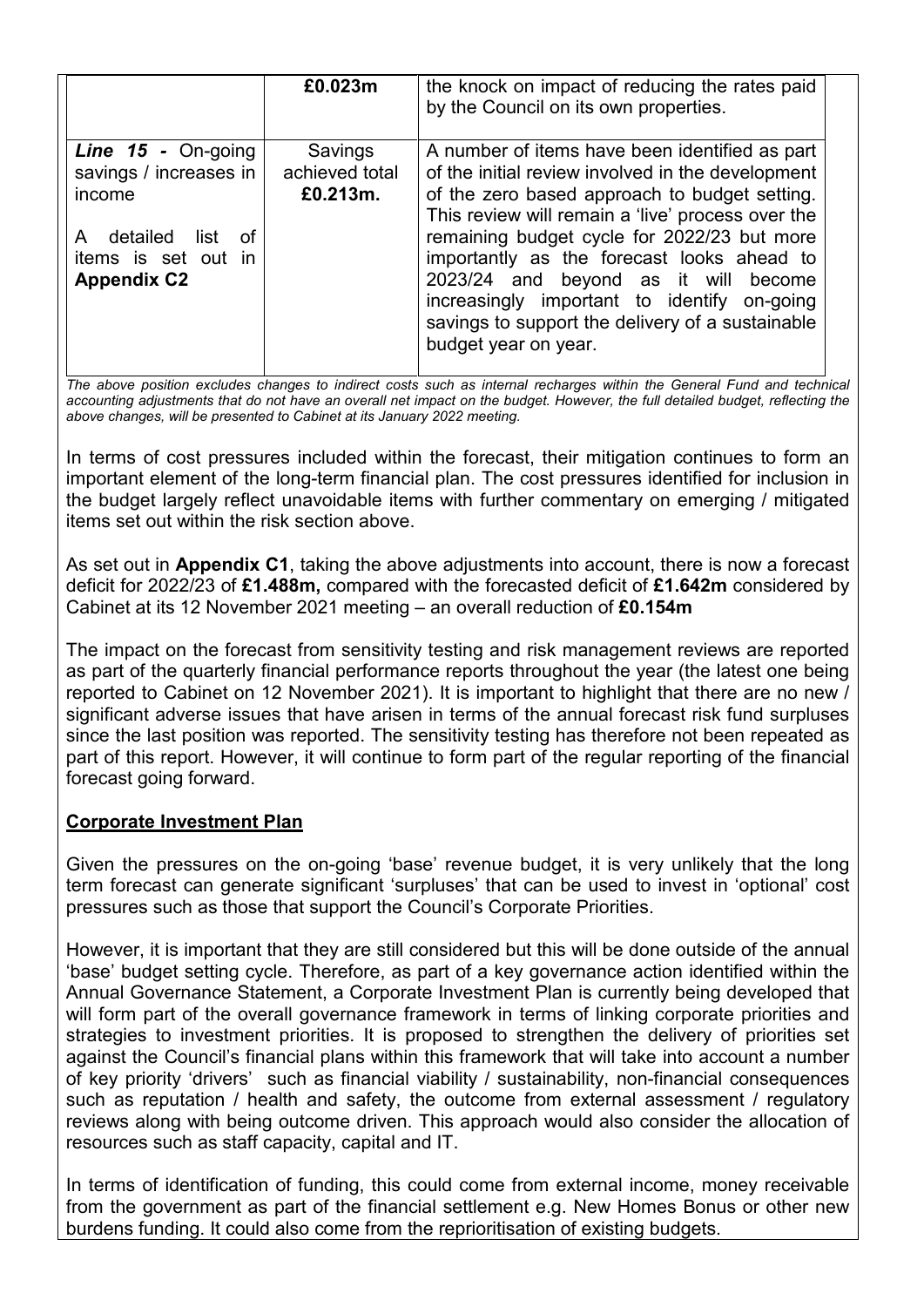This approach will also provide a solid platform to consider additional use of the 'accelerated delivery budget' to further build on the capacity already identified.

It is proposed to take the above approach forward via a separate report to Cabinet in January 2022. This will also provide the opportunity to review the delivery against the Back to Business Plan, which is currently proposed to be incorporated within this wider Corporate Investment Plan going forwards.

#### **Reserves**

As part of the audit of the Council's Statement of Accounts last year, the External Auditor recommended the following:

*Assess, at least once every two years, the appropriateness of the levels of individual reserves and their continued validity based on factors such as historic utilisation rates, associated risk / sensitivity analysis and their underlying purpose and release any excess reserves.* 

Following the associated review, a summary of the reserves held and their purpose is set out in the following table:

| <b>Reserve</b>                                 | <b>Purpose of the Reserve</b>                                                                                                                                                                                                                   | <b>Estimated</b><br><b>Balance</b><br>2022/23 | <b>Available for</b><br><b>Release</b>                                                                                                     |
|------------------------------------------------|-------------------------------------------------------------------------------------------------------------------------------------------------------------------------------------------------------------------------------------------------|-----------------------------------------------|--------------------------------------------------------------------------------------------------------------------------------------------|
| Revenue<br>Commitments<br>Reserve              | This is earmarked for revenue items<br>of committed expenditure for which<br>financial provision was made in the<br>previous or current year.                                                                                                   | £0.221m                                       | <b>No</b>                                                                                                                                  |
| <b>Capital Commitments</b><br>Reserve          | This is earmarked for capital items of<br>expenditure for which<br>committed<br>financial provision was made in the<br>previous or current year.                                                                                                | Nil                                           | <b>No</b>                                                                                                                                  |
| <b>Forecast Risk Fund</b>                      | This reserve has been established to<br>support<br>planned<br>annual<br>budget<br>deficits as part of the Long Term<br>Financial Sustainability Plan.                                                                                           | £3.205m                                       | <b>No</b><br>(use of this<br>reserve will<br>continue to<br>be<br>considered<br>as part of the<br>development<br>of the long<br>term plan) |
| Asset<br>Refurbishment/Repla<br>cement Reserve | To meet the cost of the maintenance<br>of the Council's assets, including<br>those associated with the Council's<br>commitment to carbon neutrality. This<br>'protects'<br>the<br>underlying<br>reserve<br>revenue budget from significant one- | £1.269m                                       | Subject to<br>review as<br>part of the<br>Corporate<br>Investment<br>Plan                                                                  |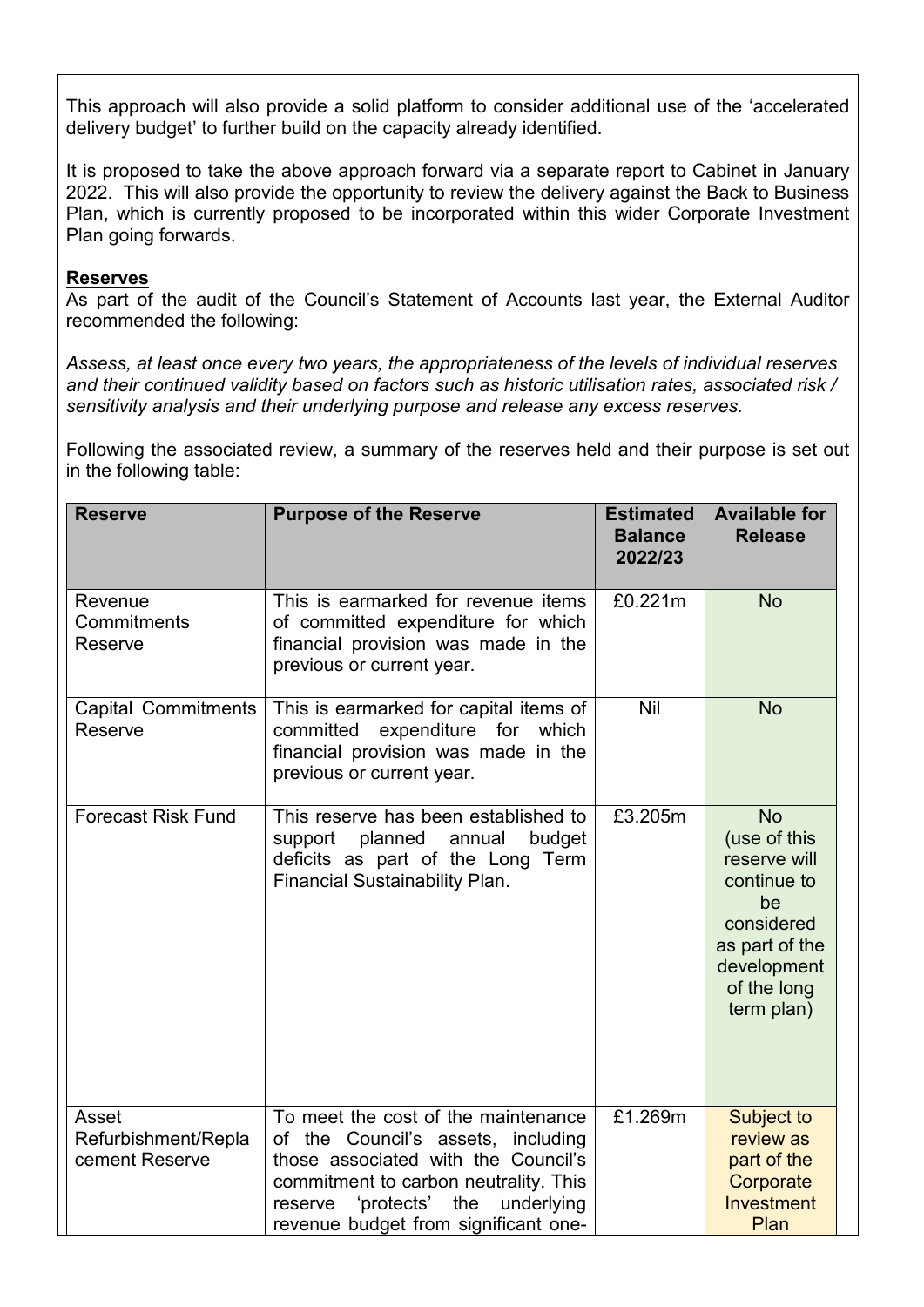| <b>Benefit Reserve</b>                                 | off<br>with<br>expenditure<br>items<br>against this<br>expenditure<br>reserve<br>planned to be considered as part of<br>the emerging Corporate Investment<br>Plan during 2022.<br>To meet any potential costs arising<br>from the obligation to pay benefits<br>and to support future changes to the<br>Welfare Regime. The future remains<br>uncertain given the on-going<br>extension to the roll-out of universal                                                                                                                                                                                                                                                                                     | £1.000m | <b>No</b><br>(but will<br>remain under<br>review as<br>part of future<br>welfare                                                                                                                             |
|--------------------------------------------------------|----------------------------------------------------------------------------------------------------------------------------------------------------------------------------------------------------------------------------------------------------------------------------------------------------------------------------------------------------------------------------------------------------------------------------------------------------------------------------------------------------------------------------------------------------------------------------------------------------------------------------------------------------------------------------------------------------------|---------|--------------------------------------------------------------------------------------------------------------------------------------------------------------------------------------------------------------|
| <b>Building</b><br>for<br>the<br><b>Future Reserve</b> | credit.<br>To support the delivery of a balanced<br>budget in future years. To date this<br>reserve has also been used to fund<br>the upfront costs associated with the<br>triannual pension process, which has<br>enabled significant revenue savings<br>be<br>achieved<br>along<br>with<br>to<br>underwriting the risk of the longer<br>term impact from the COVID 19<br>pandemic. It is expected that the<br>reserve will continue to provide the<br>Council with further opportunities to<br>reduce revenue costs associated with<br>review<br>of pension<br>the<br>regular<br>contributions or other spend to save<br>initiatives along with supporting the<br>long term forecast again in 2022/23. | £1.654m | reforms)<br>Subject to<br>review as<br>part of the<br>next pension<br>revaluation<br>during 2022,<br>the quarterly<br>financial<br>performance<br>reports and<br>emerging<br>Corporate<br>Investment<br>Plan |
| <b>Business</b><br>Rates<br><b>Resilience Reserve</b>  | To support the Council in reacting to<br>potential future changes in Business<br>Rate appeals and income, especially<br>in light of the potential for changes to<br>the<br>business rate<br>reforms<br>and<br>associated 'resets'.                                                                                                                                                                                                                                                                                                                                                                                                                                                                       | £1.758m | <b>No</b><br>(use of this<br>reserve will<br>continue to<br>be<br>considered<br>as part of the<br>development<br>of the long<br>term plan)                                                                   |
| Commuted<br><b>Sums</b><br>Reserve                     | Established from commuted sums<br>paid to the Council to cover such<br>items as maintenance costs of Open<br>Spaces and CCTV, in line with the<br>associated agreements.                                                                                                                                                                                                                                                                                                                                                                                                                                                                                                                                 | £0.386m | <b>No</b>                                                                                                                                                                                                    |
| Crematorium<br>Reserve                                 | To finance future replacement and<br>works<br>improvement<br>to<br>the<br>crematorium plant and equipment at<br>Weeley. This reserve will support the<br>current cremator replacement works /<br>expected loss of operational income.                                                                                                                                                                                                                                                                                                                                                                                                                                                                    | £0.154m | The use of<br>this reserve<br>will be<br>reviewed as<br>part of future<br>financial<br>performance                                                                                                           |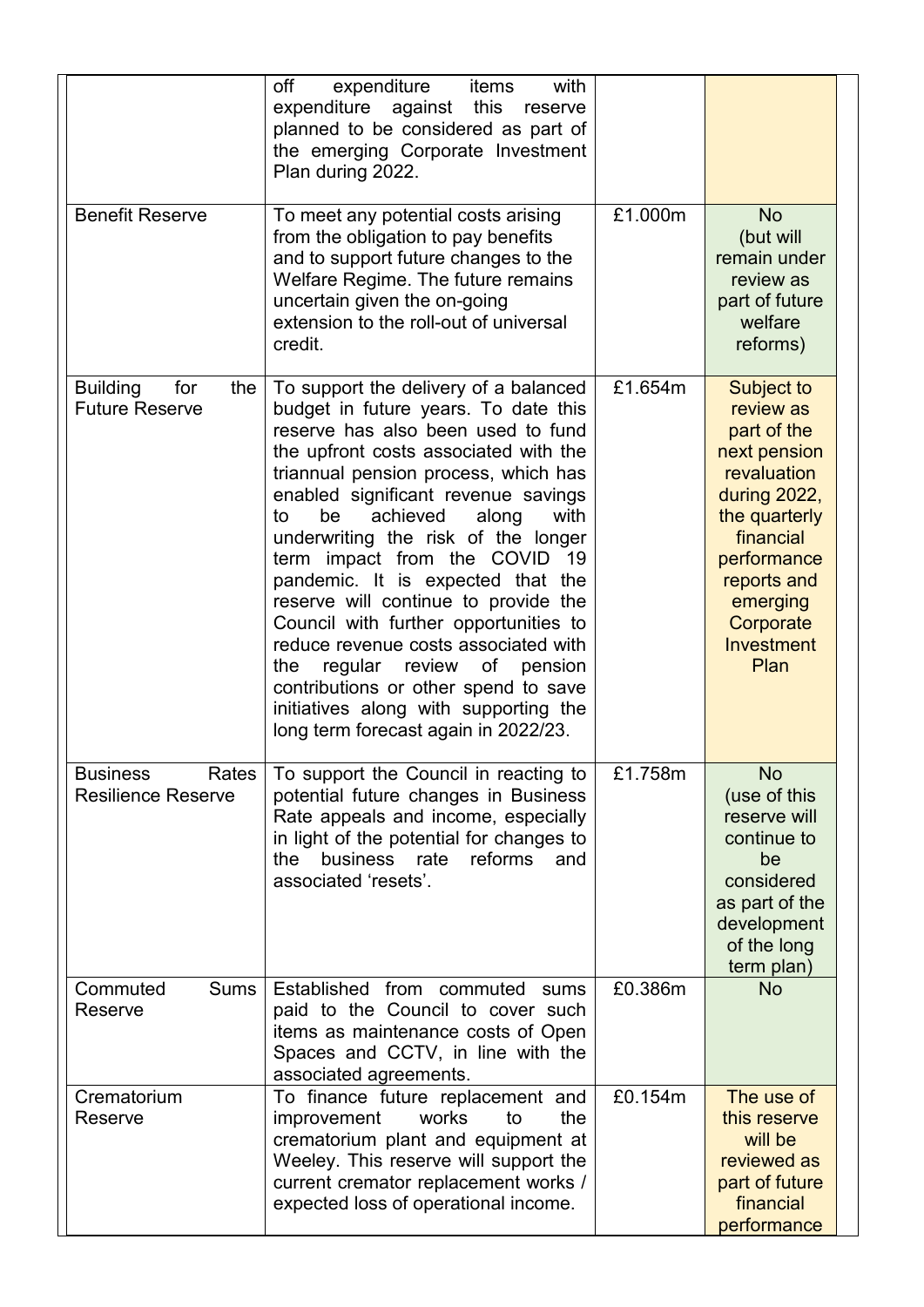|                                                        |                                                                                                                                                                                                                                       |         | reports.                                                                                                                                                                 |
|--------------------------------------------------------|---------------------------------------------------------------------------------------------------------------------------------------------------------------------------------------------------------------------------------------|---------|--------------------------------------------------------------------------------------------------------------------------------------------------------------------------|
| <b>Election Reserve</b>                                | To finance future costs associated<br>with holding District Elections on a<br>four yearly cycle.                                                                                                                                      | £0.090m | <b>No</b>                                                                                                                                                                |
| Haven<br>Gateway<br><b>Partnership Reserve</b>         | To support the costs associated with<br>the Haven Gateway Partnership e.g.<br>that<br>may be incurred<br>costs<br>on<br>termination<br>/ withdrawal from<br>the<br>current arrangements.                                              | £0.075m | <b>No</b>                                                                                                                                                                |
| Leisure<br>Capital<br>Projects Reserve                 | This reserve has been established to<br>fund ongoing investment in Leisure<br>Facilities and will form an important<br>element of supporting the delivery of<br>the upcoming Leisure Strategy.                                        | £0.138m | <b>No</b>                                                                                                                                                                |
| Planning<br>Inquiries<br>Enforcement<br>and<br>Reserve | To meet associated costs relating to<br>planning services.                                                                                                                                                                            | £0.039m | <b>No</b>                                                                                                                                                                |
| Section<br>106<br><b>Agreements Reserve</b>            | This reserve holds income received<br>from developers under Section 106 of<br>the Town and Country Planning Act<br>1990 to be spent on specific projects<br>over a number of years in accordance<br>with the terms of the agreements. | £1.524m | <b>No</b><br>(but it is<br>released as<br>part of<br>separate<br>decisions<br>made during<br>the year in<br>consultation<br>with the<br>relevant<br>Portfolio<br>Holder) |
| Uncommitted<br>Reserve                                 | General Reserve held to respond to<br>key financial risks such as inflation,<br>income loss, additional burdens etc.<br>which is subject to a risk based<br>assessment on a regular basis.                                            | £4.000m | <b>No</b>                                                                                                                                                                |

As highlighted above, a number of reserves will be reviewed as part of the emerging Corporate Investment Plan highlighted earlier in this report.

## **Local Government Finance Settlement and Government's Spending Review**

At the time of finalising this report, the Local Government Finance Settlement announcements were still awaited. However they are expected to only cover 2022/23 rather than a three year period. It could be argued that this provides the flexibility in responding to the economic recovery from the COVID 19 pandemic where issues remain uncertain, but it does not necessarily help financial planning.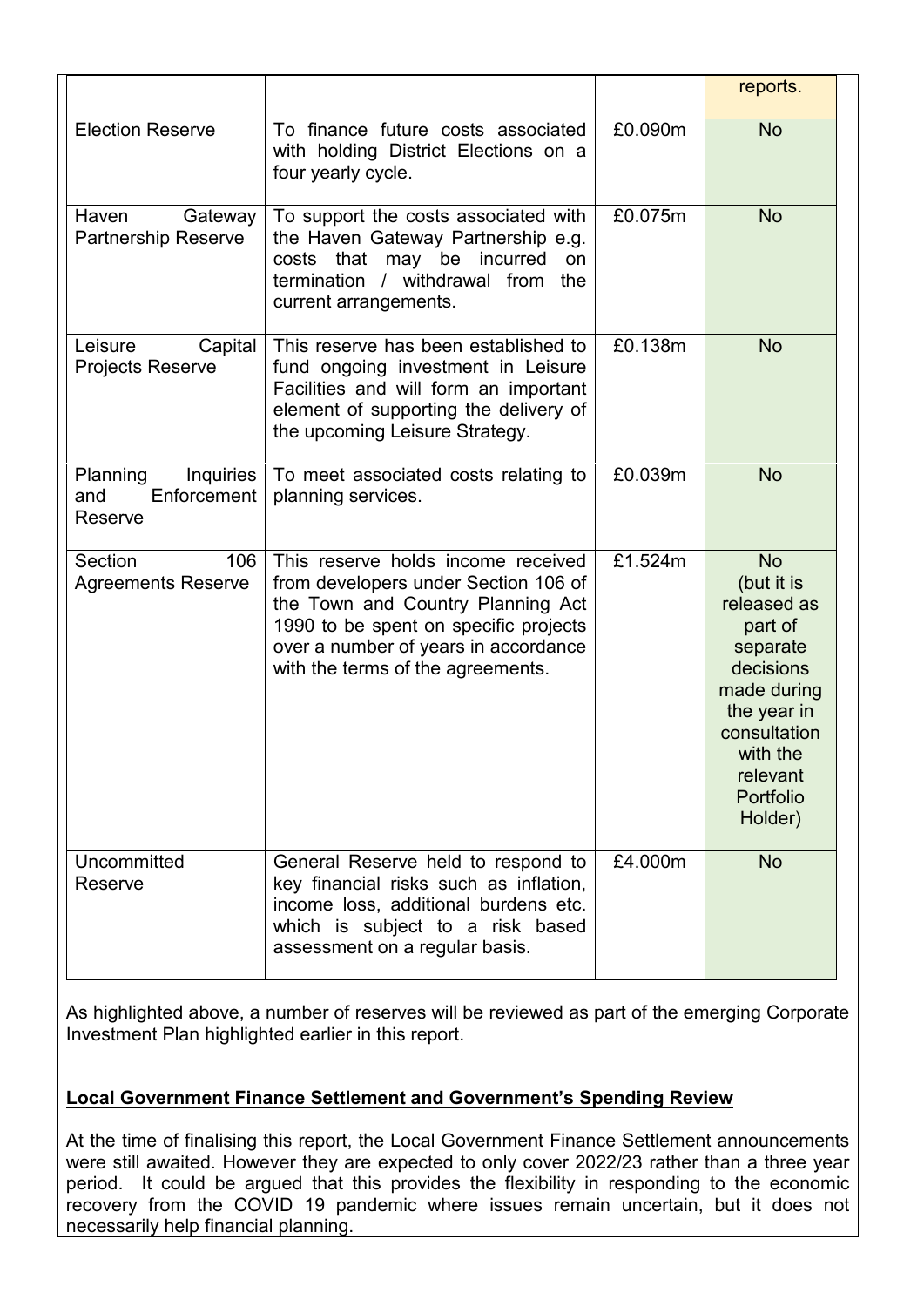No revenue support grant or further COVID 19 support grants have been included within the budget at the present time. It is hoped that an update can be provided by the time Cabinet consider the next budget report at its January 2022 meeting.

Although yet to be confirmed, it is expected that Council's will be able to increase council tax by the greater of 2% or £5. It is also expected that the New Homes Bonus will continue into 2022/23.

## **ADDITIONAL INFORMATION**

#### **Council Tax Levy 2022/23**

Based on a proposed £5 increase, the Council Tax for a band D property would be **£182.64** in 2022/23**.** The updated property base is **49,892.2,** an increase of **1,456.6** over the 2021/22 figure of **48,435.6**

The ability to increase Council Tax by £5 remains subject to confirmation from the Government. This is expected to be confirmed within the Local Government Financial Settlement, which is expected shortly.

If such an increase is not permissible and it is necessary to revert back to an increase of 1.99%, on-going income would be reduced by **£0.073m**, which would require corresponding savings to be identified over the forecast period.

#### **Locally Retained Business Rates**

As part of recent Government announcements, the following changes have been confirmed for  $2022/23$ 

- the Business Rates Multiplier is to remain unchanged for 2022/23;
- that revaluations will be increased from every five years to every three years; and
- a series of new reliefs will be introduced, including a 50% relief for eligible retail, hospitality, and leisure premises in 2022/23 (to a maximum of £110,000 per business)

The Government also confirmed that local government would be fully compensated for these changes. However, there were no further announcements on the subject of further business rates reform or any prospective business rate resets.

The Council has agreed to remain a member of the Essex Business Rates Pool in 2022/23. No income generated from being a pool member is currently included in the forecast but it is proposed to continue to treat this income on a one-off basis during the year. Given the likely medium term impact from COVID 19, the financial benefits of being in the pool may not be as advantageous as previous years, but it still provides the opportunity to generate additional funding to support the Council's overall financial position.

#### **Fees and Charges**

Fees and charges are agreed separately by the relevant Portfolio Holder and are reviewed within the framework of the financial forecast and therefore they will be considered against the following key principles:

- general inflationary increases where possible or lower where appropriate / justified
- amounts rounded for ease of application, which may result in a slightly above inflation increase.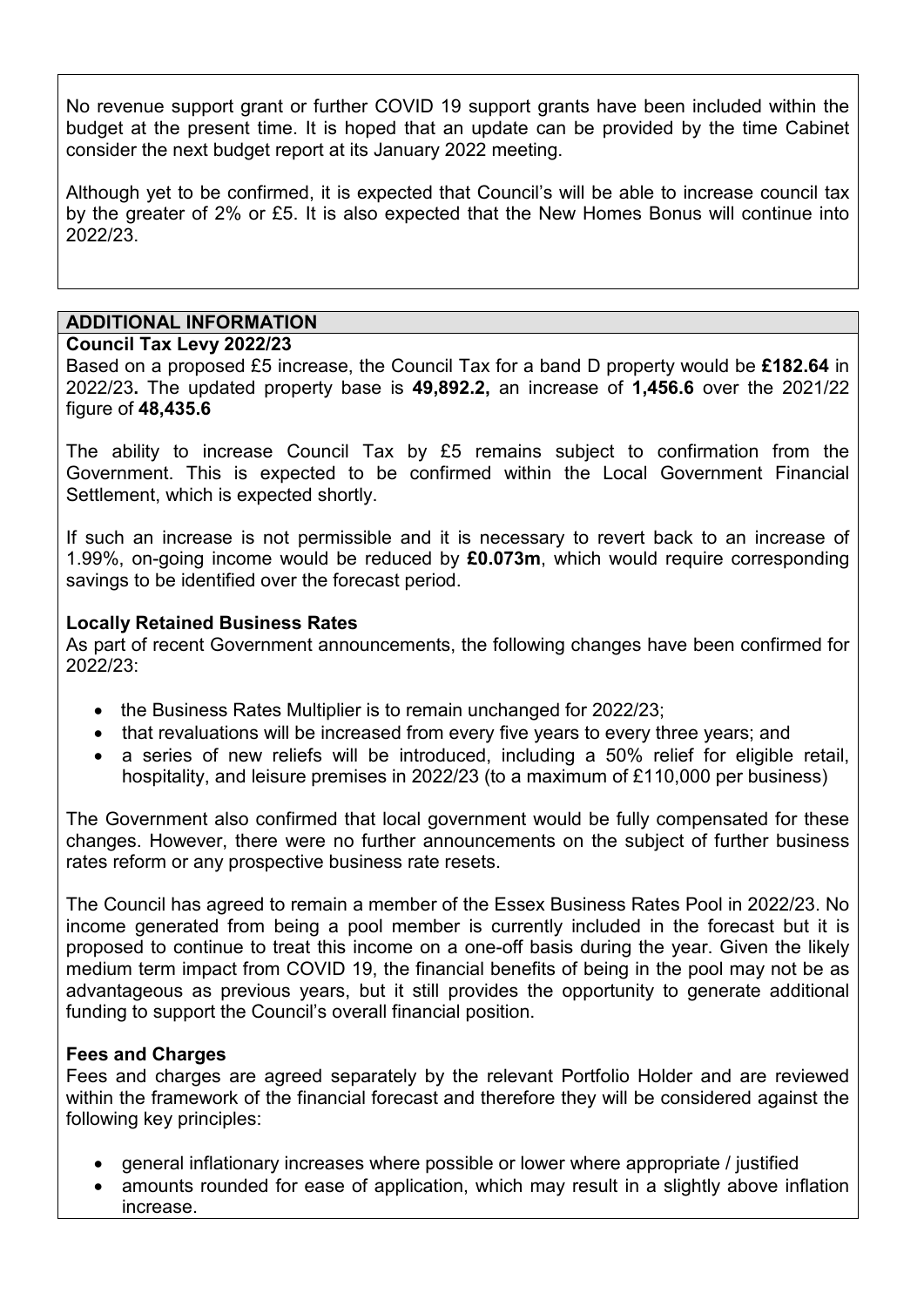- on a cost recovery basis as necessary
- reflect statutory requirements.
- increases where market conditions allow
- to meet specific priorities or service delivery aims / objectives

Any changes to income will be considered alongside the financial forecast. No changes to the budget are proposed at the present time.

Although agreed separately, a full schedule of fees and charges will be provided to members ahead of the Full Council budget meeting in February 2022.

#### **GENERAL FUND CAPITAL PROGRAMME 2022/23**

As has been the case in prior years, only 2 schemes are included automatically in the base budget on a recurring basis and these relate to the on-going cost of replacing the Council's core IT infrastructure along with disabled facilities grants. Estimates of **£0.055m** and **£0.757m** have therefore been included within the 2022/23 Capital Programme respectively, although the latter item is likely to change once confirmation of the actual level of grant support is received next year.

The investment in IT core infrastructure is funded by a direct revenue contribution, with disabled facilities grants funded by the Government via ECC.

Other items included in the Capital Programme for 2022/23 reflect the fact that existing schemes have been reprofiled across years as set out in previous financial performance reports considered by Cabinet.

Based on the above, a summary of the proposed Capital Programme for 2022/23 is as follows:

| <b>On-going Schemes</b>                                       | <b>Budget 2022/23</b> |
|---------------------------------------------------------------|-----------------------|
| Information and Communications Technology Core Infrastructure | 55,000                |
| <b>Disabled Facilities Grants</b>                             | 757,000               |
|                                                               |                       |
| <b>Existing Schemes - Reprofiled</b>                          |                       |
| Replacement of Beach Hut Supports                             | 11,620                |
|                                                               |                       |
| <b>Total General Fund Capital Programme 2022/23</b>           | 823,620               |

The full 5-year capital programme incorporating the above will be included within the final budget proposals that will be considered by Cabinet in January before being presented to Full Council in February.

#### **SPECIAL EXPENSES 2022/23**

Special expenses amounts cannot be finalised until the budget for the year has been completed and the associated technical adjustments reflected in the budget. Therefore, at this stage of the budget process it is more practical to review the principles against which the special expenses will be calculated rather than the specific amounts themselves, which are subject to change as the budget develops.

It is not proposed to make any changes to the principles behind the calculation of special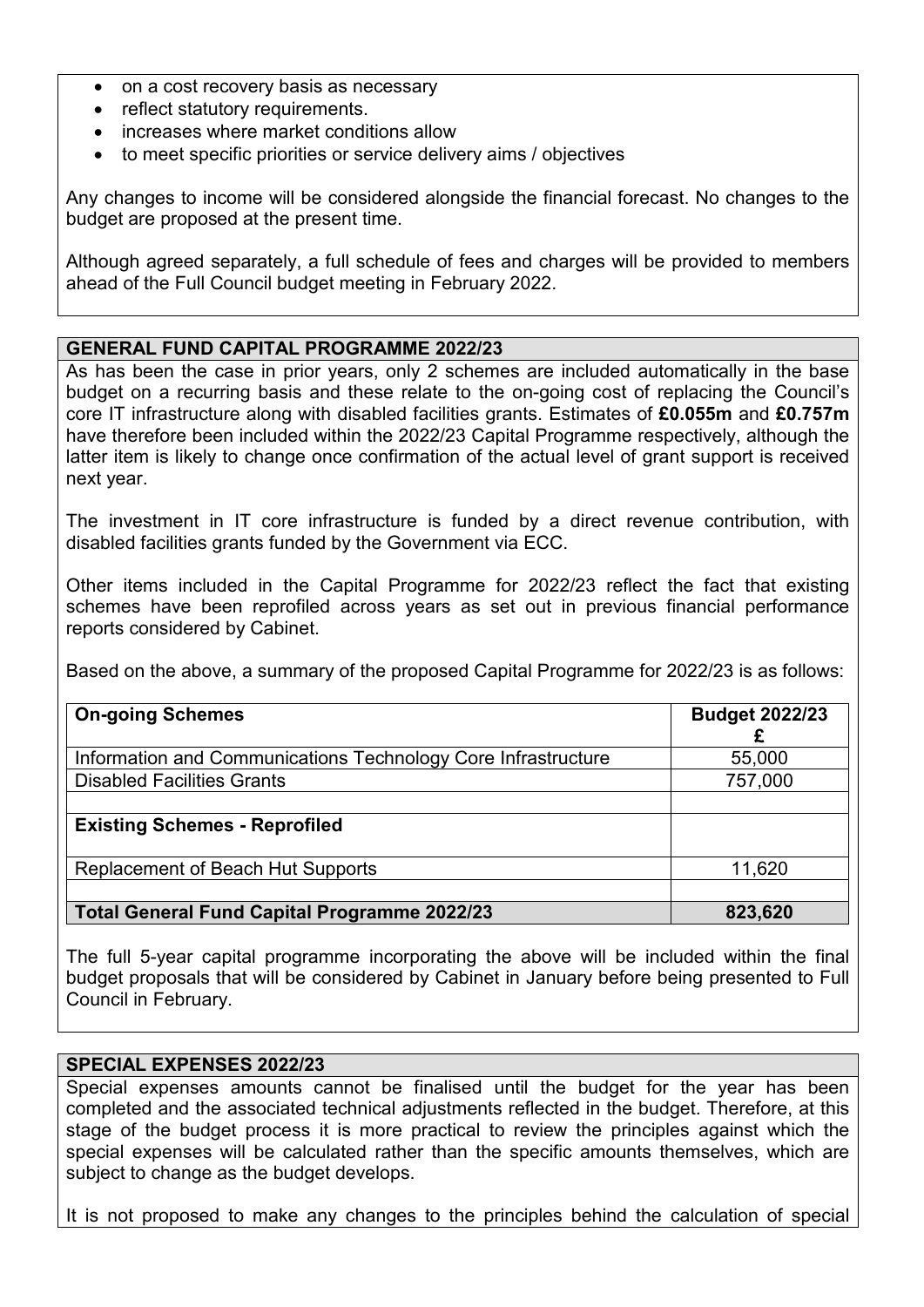expenses with the key principles remaining the same as in 2021/22 as set out below:

- A deminimus amount of **£0.025m** is applied to determine which expenses are excluded from the special expenses calculations;
- Any allocation to specific areas less than **£0.001m** is excluded for the purposes of determining special expenses.

Although subject to the final budget calculations, expenses to be allocated as special expenses are likely to remain as in 2021/22 and apply to open space and recreation area costs.

For completeness, the underlying technical background to the calculation of special expenses is set out below:

*Certain expenditure referred to as 'Special Expenses' is regarded as being chargeable to only certain parts of the district. The rest of the Council's expenditure is regarded as being chargeable over the whole district and is referred to as 'General Expenses'. Local authorities have the power to pass a resolution in respect of any particular Special Expense to the effect that the amount of that expense should be charged across the whole district. This is referred to as the contrary resolution.* 

*In exercising this power, the Council also has to consider how the burden of Special Expenses will be charged to the taxpayers of the district.* 

## *Information from parish/town councils*

*Each year parish councils complete a return to identify changes to the services they undertake* 

## *Consideration of Determining the Contrary Resolution*

*In judging whether the contrary resolution should be passed in respect of any special expenses, the following matters are relevant:* 

- *i) Whether in respect of this Council's expenditure the function is to be provided generally for the whole district or is to be restricted to a part or parts of the district?*
- *ii) To what extent, if any, are restrictions placed on any part of the district as to the accessibility of the function?*
- *iii) The use of the facility/activity to which the Special Expense relates.*

*These matters must each be considered and a view taken as to whether it would be appropriate to pass the contrary resolution in respect of some of the budgeted expenditure on Special Expenses.* 

In determining how the burden of special items should be charged to the taxpayer of the *district, the following matters need to be considered.* 

- *i) Where is the facility situated?*
- *ii) Who uses it?*
- *iii) How much expenditure is to be spent in the various parts of the district?*

*Wherever possible the Council aims to charge the cost incurred in performing a function in a*  part of the district, to the taxpayers of that part. In assessing the area of benefit to which a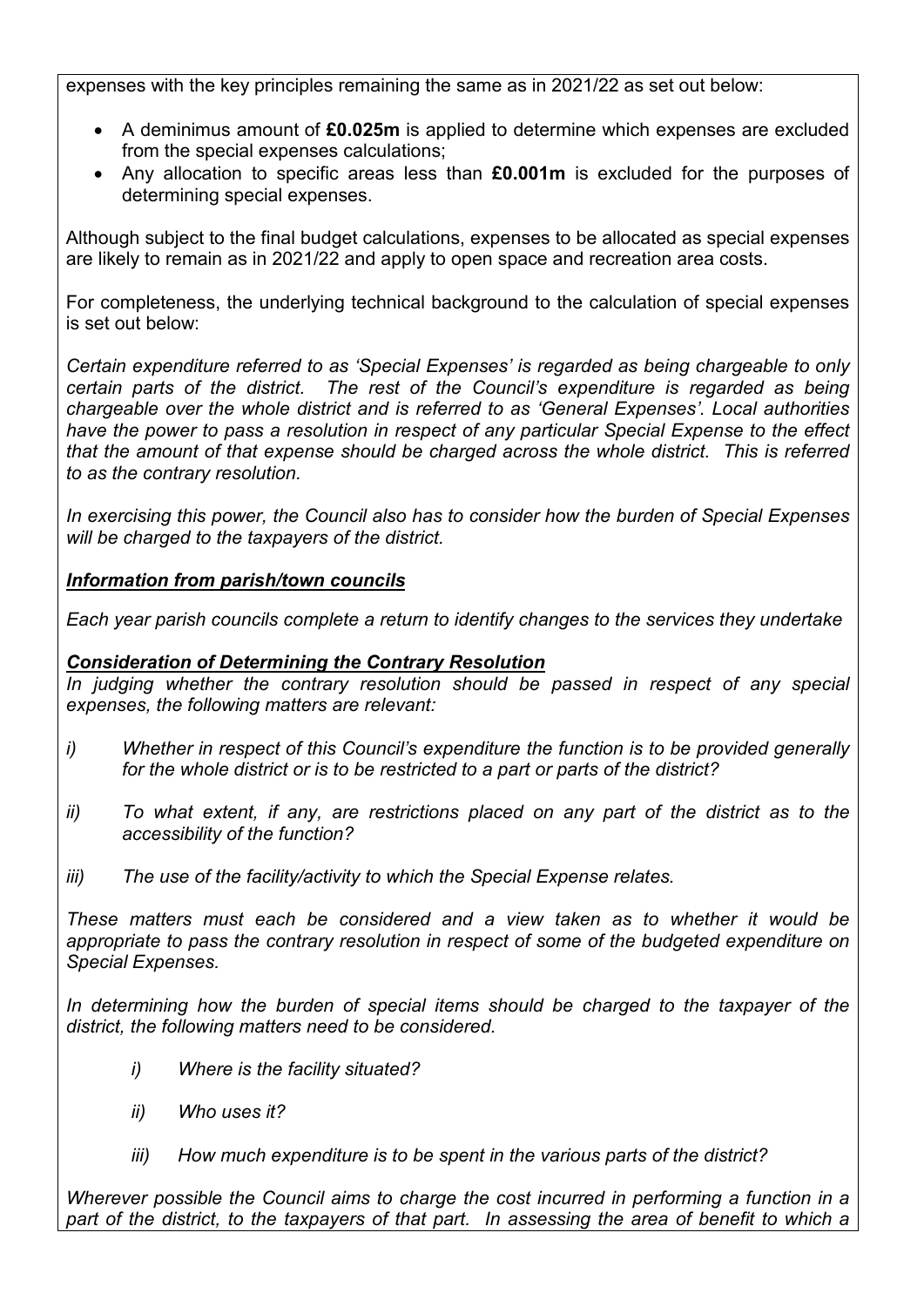*function identified as a special expense relates, parish boundaries have been treated as the appropriate areas.* 

*The tax base for apportioning Special Expenses to each parish and the unparished area is that used to determine the Council's overall Council Tax base.* 

#### **ANNUAL MINIMUM REVENUE PROVISION POLICY STATEMENT**

Where relevant, figures included in the 2022/23 budget are based on the following policy statement that was agreed by Full Council on 30 November 2021.

**In accordance with the Local Authorities (Capital Finance and Accounting) (England) (Amendment) Regulations 2008, the Council's policy for the calculation of MRP for 2022/23 shall be the Capital Financing Requirement Method for supported borrowing and the Asset Life (equal instalment) Method for prudential borrowing.** 

#### **BACKGROUND PAPERS FOR THE DECISION**

Working papers held in Accountancy

#### **APPENDICES**

| <b>Appendix C1</b> Updated Financial Forecast 2022/23    |
|----------------------------------------------------------|
| <b>Appendix C2</b> Updated Net Savings Items 2022/23     |
| <b>Appendix C3</b> Updated Cost Pressure Summary 2022/23 |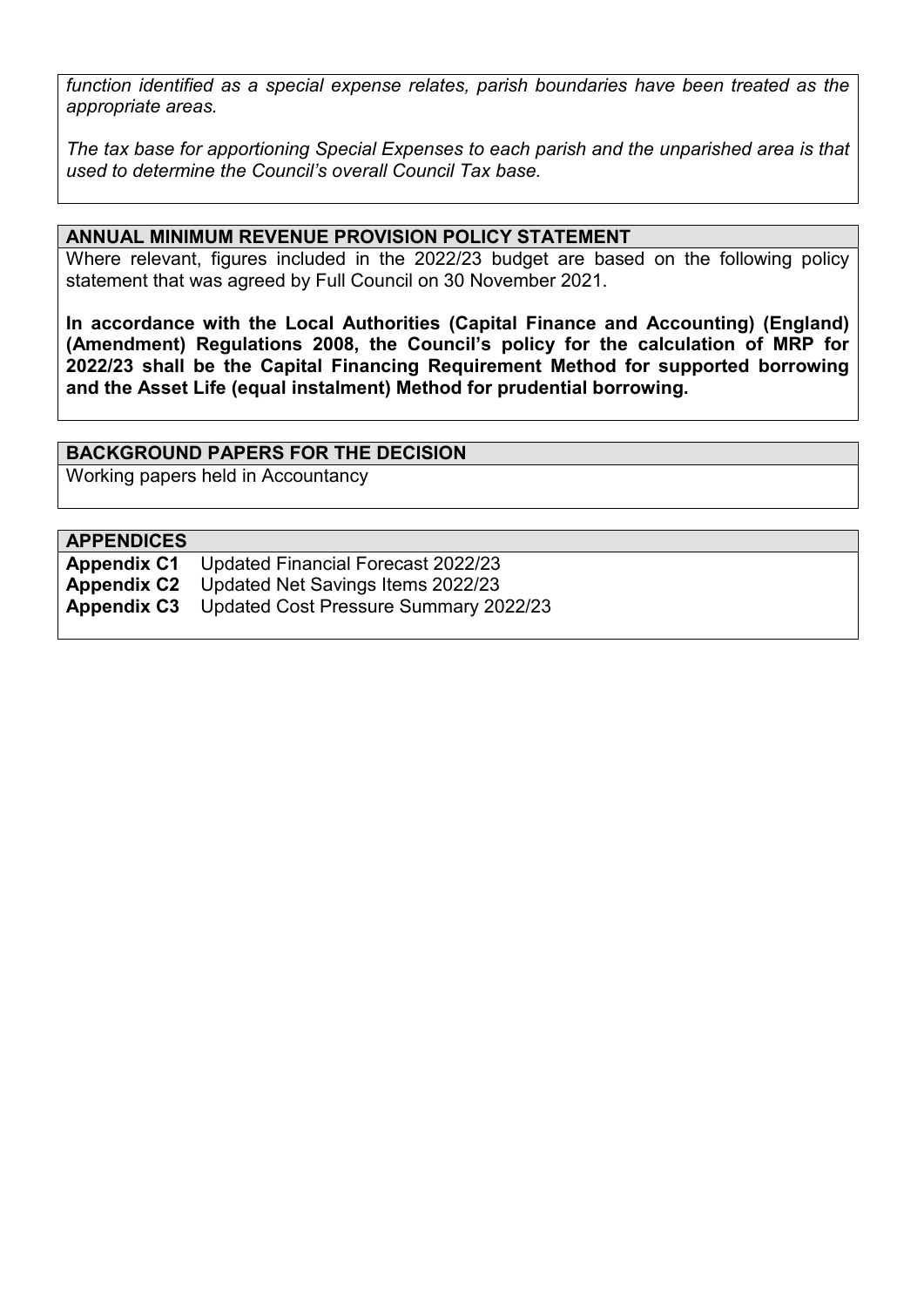#### **APPENDIX C1**

|      | <b>UPDATED FINANCIAL FORECAST 2022/23</b>                                     |                          |                                |                                                                 |                                                                          |
|------|-------------------------------------------------------------------------------|--------------------------|--------------------------------|-----------------------------------------------------------------|--------------------------------------------------------------------------|
| Line |                                                                               | <b>Prior Year Budget</b> | <b>Updated</b><br>Forecast (12 | <b>Updated</b><br>Forecast (17<br>November 2021) December 2021) | Change<br>between<br>November and<br><b>December</b><br><b>Positions</b> |
|      |                                                                               | 2021/22                  | 2022/23                        | 2022/23                                                         |                                                                          |
|      |                                                                               | £m                       | £m                             | £m                                                              | £m                                                                       |
|      |                                                                               |                          |                                |                                                                 |                                                                          |
|      | <b>Underlying Funding Growth in the Budget</b>                                |                          |                                |                                                                 |                                                                          |
|      | 1 Council Tax Increase 1.99%                                                  | (0.166)                  | (0.168)                        | (0.176)                                                         | (0.008)                                                                  |
|      | 2 Council Tax increase by £5 (amounts set out are over and above 1.99% above) | (0.076)                  | (0.074)                        | (0.073)                                                         | 0.001                                                                    |
|      | 3 Growth in Business Rates - Inflation                                        | 0.000                    | (0.139)                        | (0.139)                                                         | 0.000                                                                    |
|      | 4 Growth in Business Rates / Council Tax - general property growth            | (0.183)                  | (0.100)                        | (0.259)                                                         | (0.159)                                                                  |
|      | 5 Collection Fund Surpluses b/fwd                                             | 6.018                    | 0.323                          | 0.099                                                           | (0.224)                                                                  |
|      |                                                                               | 5.593                    | (0.158)                        | (0.548)                                                         | (0.390)                                                                  |
|      | <b>Net Cost of Services and Other Adjustments</b>                             |                          |                                |                                                                 |                                                                          |
|      |                                                                               | (0.002)                  |                                |                                                                 |                                                                          |
|      | 6 Reduction in RSG                                                            | (0.412)                  | 0.431                          | 0.431                                                           | 0.000                                                                    |
|      | 7 Remove one-off items from prior year                                        | 1.360                    | 0.000                          | 0.000                                                           | 0.000<br>0.000                                                           |
|      | 8 Remove one-off items from prior year - Collection Fund Surplus              | 0.478                    | (6.018)                        | (6.018)                                                         |                                                                          |
|      | 9 Inflation - Employee Costs (including annual review adjustments)            |                          | 0.598                          | 0.605                                                           | 0.007                                                                    |
|      | 10 Inflation - Other                                                          | 0.124                    | 0.221                          | 0.198                                                           | (0.023)                                                                  |
|      | 11 First / Second / Third year impact of PFH WP Savings                       | (0.045)                  | (0.045)                        | (0.045)                                                         | 0.000                                                                    |
|      | 12 LCTS Grant to Parish Council's                                             | 0.000                    | (0.037)                        | (0.037)                                                         | 0.000                                                                    |
|      | 13 Revenue Contribution to the Capital Programme                              | (0.209)                  | 0.008                          | 0.008                                                           | 0.000                                                                    |
|      | 14 Specific Changes in Use of Reserves                                        | (4.050)                  | 5.794                          | 5.794                                                           | 0.000                                                                    |
|      | 15 On-going savings / increases in income                                     | (0.239)                  | (0.450)                        | (0.213)                                                         | 0.237                                                                    |
|      | 16 Unmitigated Cost Pressures                                                 | 0.516                    | 0.250                          | 0.265                                                           | 0.015                                                                    |
|      | 17 Other Adjustments                                                          | (2.065)                  | 0.000                          | 0.000                                                           | 0.000                                                                    |
|      |                                                                               | (4.544)                  | 0.752                          | 0.988                                                           | 0.236                                                                    |
|      | <b>Net Total</b>                                                              | 1.048                    | 0.594                          | 0.440                                                           | (0.154)                                                                  |
|      |                                                                               |                          |                                |                                                                 |                                                                          |
|      | Add back General Use of Reserves in Prior Year to Balance the Budget          | 0.000                    | 1.048                          | 1.048                                                           | 0.000                                                                    |
|      | <b>Net Budget Position</b>                                                    | 1.048                    | 1.642                          | 1.488                                                           | (0.154)                                                                  |
|      |                                                                               |                          |                                |                                                                 |                                                                          |
|      | Use of Forecast Risk Fund to support the Net Budget Position                  | (1.048)                  | (1.642)                        | (1.488)                                                         | 0.154                                                                    |

#### *Use of Forecast Risk Fund*

| Estimated Outturn b/fwd from prior years           | (3.753) | (3.205) | (3.205) |         |
|----------------------------------------------------|---------|---------|---------|---------|
| Contribution from / (to) reserve                   | 1.048   | .642    | .488    | (0.154) |
| Planned additional contributions generated in year | (0.500) | (0.500) | (0.500) | 0.000   |
| <b>Balance to Carry Forward</b>                    | (3.205) | (2.063) | (2.217) | (0.154) |

|                                                                       |         |              |                               | Change           |
|-----------------------------------------------------------------------|---------|--------------|-------------------------------|------------------|
|                                                                       |         | Updated      | <b>Updated</b>                | between          |
|                                                                       | Year    | Forecast (12 | Forecast (17                  | November and     |
|                                                                       |         |              | November 2021) December 2021) | <b>December</b>  |
| Forecast Risk Fund - Estimated Surplus Balance at the end of the year |         |              |                               | <b>Positions</b> |
|                                                                       |         | 2022/23      | 2022/23                       |                  |
|                                                                       |         | £m           | £m                            |                  |
|                                                                       | 2022/23 | 2.063        | 2.217                         | (0.154)          |
|                                                                       | 2023/24 | 1.439        | 1.516                         | (0.077)          |
|                                                                       | 2024/25 | 0.933        | 0.927                         | 0.006            |
|                                                                       | 2025/26 | 0.539        | 0.444                         | 0.095            |
|                                                                       | 2026/27 | 0.254        | 0.064                         | 0.190            |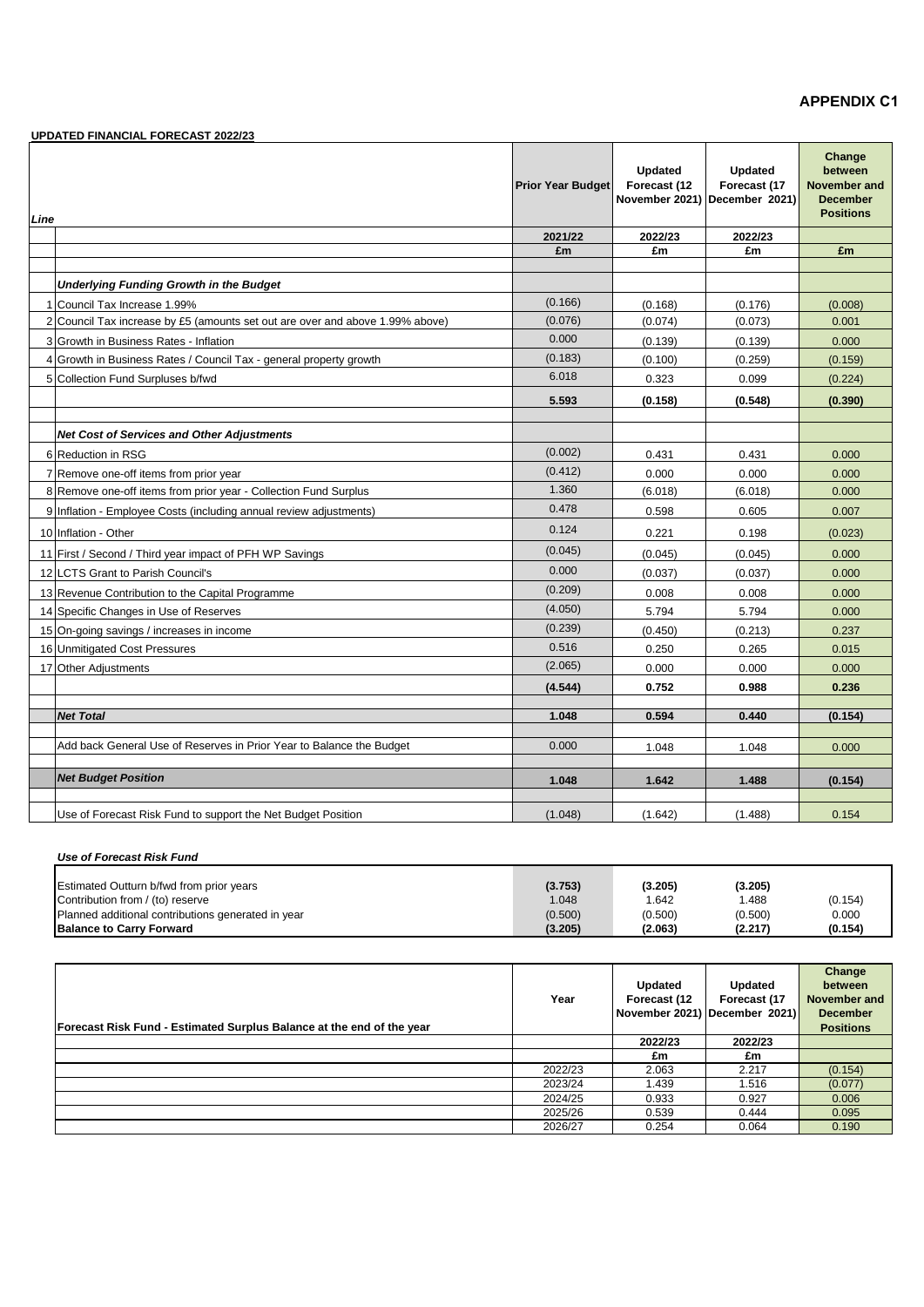# **APPENDIX C2**

# **NET ON-GOING SAVINGS ITEMS 2022/23**

|                                                                                  | 2022/23<br>£ | <b>Comments</b>                                                                                                                                                                                                                                                                                   |
|----------------------------------------------------------------------------------|--------------|---------------------------------------------------------------------------------------------------------------------------------------------------------------------------------------------------------------------------------------------------------------------------------------------------|
| <b>Manningtree Joint Use</b><br><b>Sports Centre</b>                             | 50,300       | The current agreement was terminated by the<br>School during 2021/22. As the centre operated with<br>an overall budget subsidy, this can now be removed<br>from the estimates.                                                                                                                    |
| <b>Revised rental income</b><br>following annual rent<br>review exercise         | 43,370       | Additional income can be added to the budget to<br>reflect the outcome of this annual review process<br>across a number of properties owned by the<br>Council.                                                                                                                                    |
| <b>Recycling Credit Income</b>                                                   | 65,000       | This reflects the ongoing recycling performance and<br>includes both kerbside and bring bank collections.                                                                                                                                                                                         |
| <b>Investment Income</b>                                                         | 20,000       | A relatively small increase in investment income is<br>expected to reflect minor increases in interest rates<br>during 2022/23.                                                                                                                                                                   |
| <b>Income from Legal Fees</b>                                                    | 25,000       | Services such as the administration of S106 have<br>recently been brought in-house, with external<br>income now receivable. The figure is net of the<br>estimated cost of providing additional staff<br>resources that is subject to a proposed restructure<br>to ensure capacity matches demand. |
| <b>Reduction in interest</b><br>payments and Minimum<br><b>Revenue Provision</b> | 8,930        | As debt is repaid, interest payments reduce year on<br>year along with a corresponding reduction in the<br>money 'set aside to repay debt'.                                                                                                                                                       |
| <b>Total</b>                                                                     | 212,600      |                                                                                                                                                                                                                                                                                                   |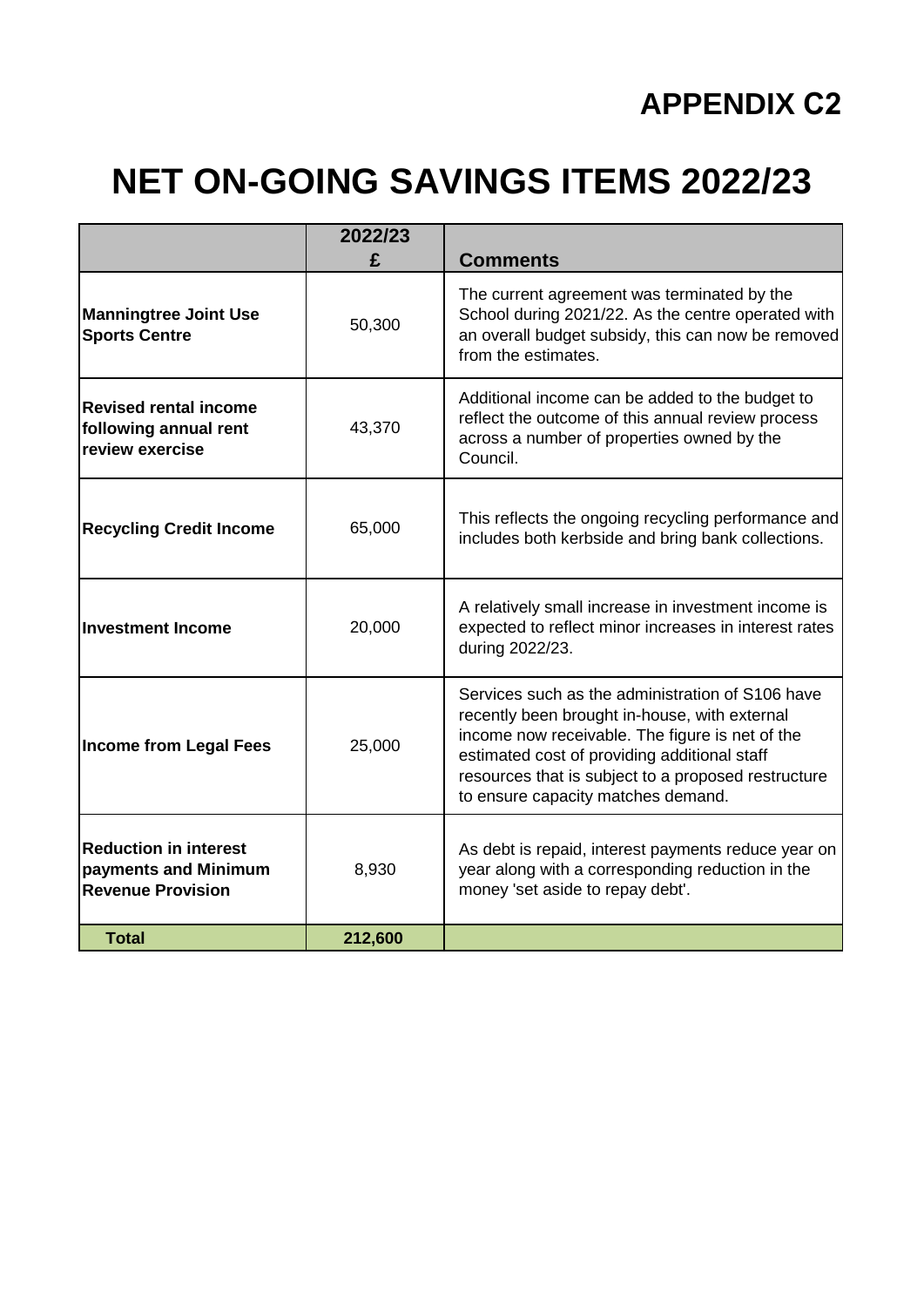# **APPENDIX C3**

# **COST PRESSURE SUMMARY 2022/23**

| <b>Status</b>                                                                          |                                                                                                                                                                                                                             | 2022/23<br>£ | 2023/24<br>£ | 2024/25 | 2025/26<br>onwards<br>£ | <b>Comments</b>                                                                                                                                                                                                                                                            |
|----------------------------------------------------------------------------------------|-----------------------------------------------------------------------------------------------------------------------------------------------------------------------------------------------------------------------------|--------------|--------------|---------|-------------------------|----------------------------------------------------------------------------------------------------------------------------------------------------------------------------------------------------------------------------------------------------------------------------|
|                                                                                        | Unavoidable Items 2022/23 Budget                                                                                                                                                                                            |              |              |         |                         |                                                                                                                                                                                                                                                                            |
| <b>On-going Impact</b><br>from Items Agreed as<br>part of the 2021/22<br><b>Budget</b> | REVENUE - Chief Executive, Finance, IT,<br><b>Governance and Partnerships -</b><br>Expenditure to compliment the on-going<br>digital transformation programme (IT,<br><b>Emergency Planning and Business</b><br>Continuity) | 2,500        | 15,300       | 15,300  | 15,300                  | The amounts reflect a varied<br>range of expenditure to support<br>continued digitalisation, such as<br>equipment to support home<br>working (H&S requirement),<br>hosting costs, mobile telephony<br>costs, website / intranet hosting<br>costs and cyber security costs. |
| <b>New Items for</b><br>2022/23                                                        | REVENUE - Chief Executive, Finance, IT,<br>Governance and Partnerships - Cost of<br>Insurance Premiums (Finance - Other<br><b>Corporate Costs)</b>                                                                          | 61,100       | 61,100       | 61,100  | 61.100                  | This reflects the increased costs<br>chargeable to the general fund<br>following the retender process<br>during 2021/22. Increases in<br>future years remain subject to<br>the annual renewal process over<br>the remaining 3 year 'contracted'<br>term of cover.          |
|                                                                                        | REVENUE - Chief Executive, Finance, IT,<br>Governance and Partnerships - LCTS<br>Administration Subsidy (Revenues &<br><b>Benefits - Local Council Tax Support</b><br>Scheme)                                               | 6,770        | 6,770        | 6,770   | 6,770                   | This amount adjusts the on-<br>going base position to reflect the<br>reduction in 2021/22. Further<br>reductions may be required,<br>which will become clearer during<br>the current budget cycle as its<br>remains subject to further<br>Government announcements.        |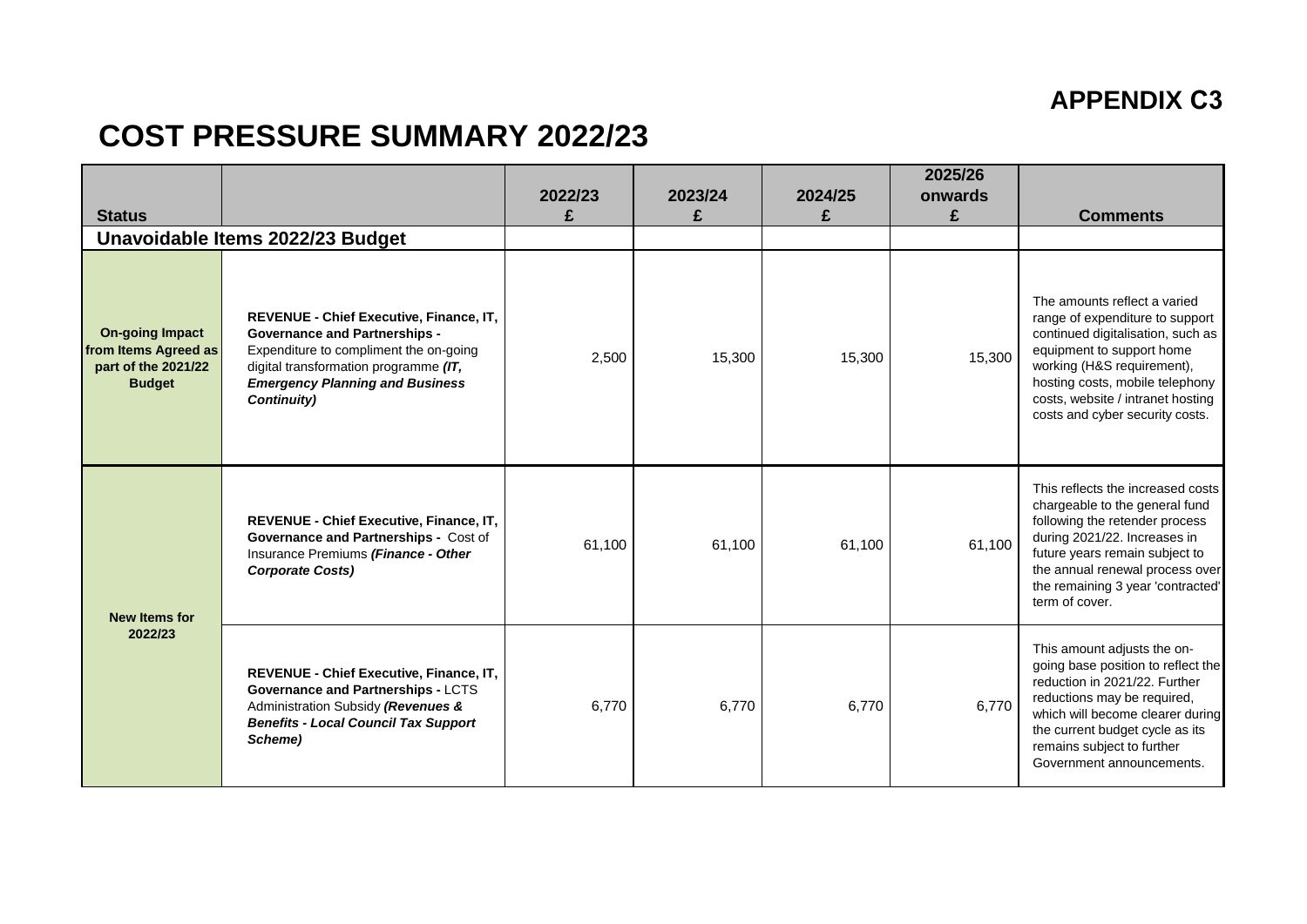| <b>Status</b>                   |                                                                                                                                                                               | 2022/23<br>£ | 2023/24<br>£ | 2024/25<br>£ | 2025/26<br>onwards<br>£ | <b>Comments</b>                                                                                                                                                                                                                                                                                                                                        |
|---------------------------------|-------------------------------------------------------------------------------------------------------------------------------------------------------------------------------|--------------|--------------|--------------|-------------------------|--------------------------------------------------------------------------------------------------------------------------------------------------------------------------------------------------------------------------------------------------------------------------------------------------------------------------------------------------------|
| <b>New Items for</b><br>2022/23 | REVENUE - Chief Executive, Finance, IT,<br><b>Governance and Partnerships -</b><br>Apprenticeship Levy (Finance - Other<br><b>Corporate Costs)</b>                            | 8,000        | 8,000        | 8,000        | 8,000                   | To reflect the increase to the<br>levy payment which is linked to<br>the inflationary uplift to the wider<br>salary budget.                                                                                                                                                                                                                            |
|                                 | REVENUE - Chief Executive, Finance, IT,<br><b>Governance and Partnerships -</b><br>Carnarvon House Rental Income (Finance -<br><b>Other Corporate Costs)</b>                  | $\Omega$     | $\Omega$     | 72,970       | 72,970                  | This represents the loss of<br>income following the end of the<br>current lease and decision to<br>demolish the building. As part of<br>the early termination agreement,<br>the current tenant paid a one-off<br>payment that effectively met the<br>rent due in 2022/23 and<br>2023/24, which is why there is<br>no cost pressure for those<br>years. |
|                                 | <b>REVENUE - Operations &amp; Delivery -</b><br>Contract Costs (Waste Management -<br><b>Recycling &amp; Waste Collection)</b>                                                | 67,000       | 67,670       | 68,350       | 69,030                  | This reflects increased contract<br>costs due to property growth.                                                                                                                                                                                                                                                                                      |
|                                 | REVENUE - Chief Executive, Finance, IT,<br>Governance and Partnerships - IT Digital<br>Transformation Programme (IT,<br><b>Emergency Planning and Business</b><br>Continuity) | 120,000      | 120,000      | 120,000      | 120,000                 | This reflects the 'natural' growth<br>in the provision of digital<br>services and includes licences.<br>data costs and the hardware<br>replacement programme.                                                                                                                                                                                          |
|                                 | Total of Unavoidable Items Included in the 2022/23 Budget                                                                                                                     | 265,370      | 278,840      | 352,490      | 353,170                 |                                                                                                                                                                                                                                                                                                                                                        |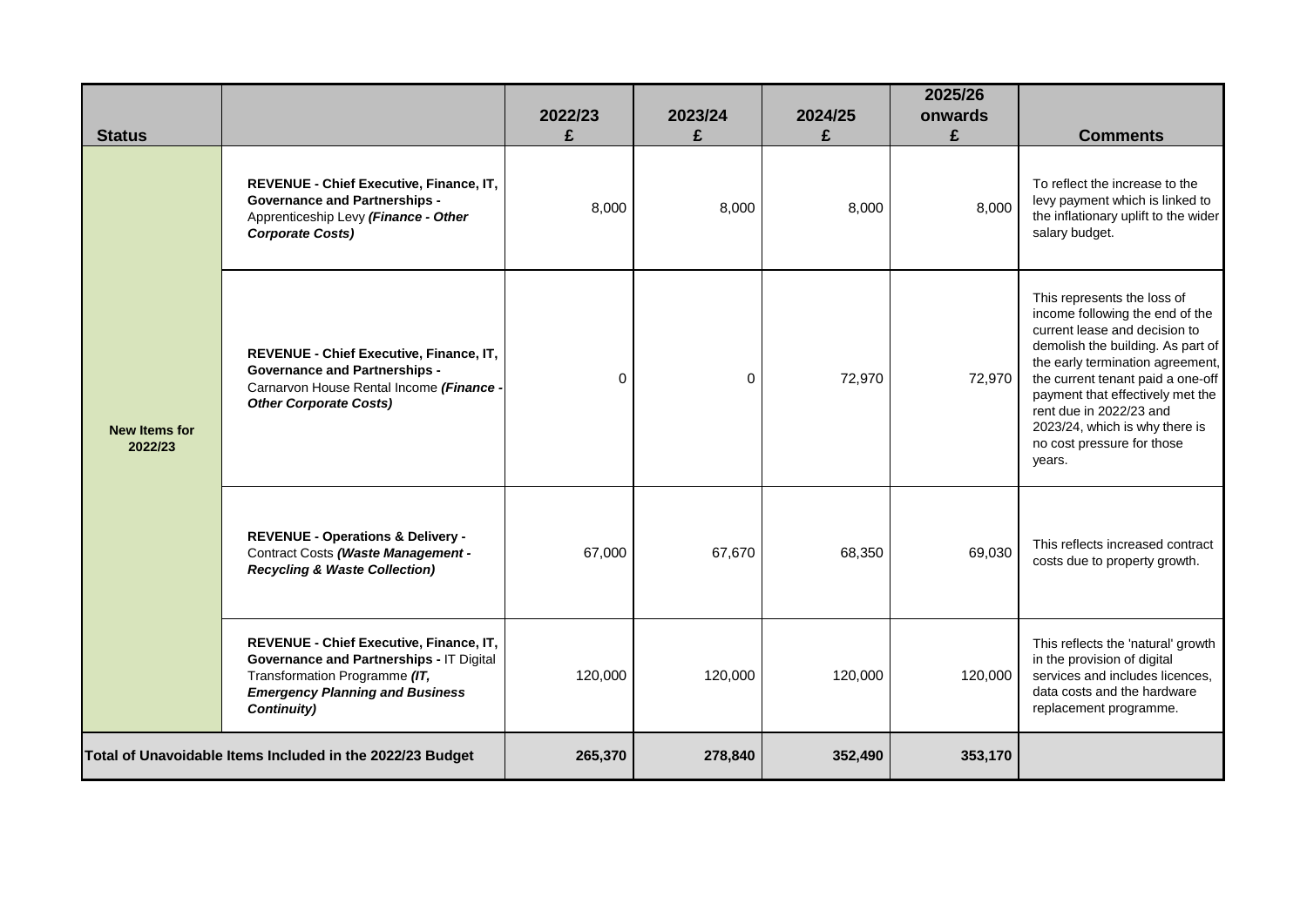| <b>Status</b>                                            |                                                                                                                                                                                                 | 2022/23<br>£ | 2023/24<br>£ | 2024/25<br>£ | 2025/26<br>onwards<br>£ | <b>Comments</b>                                                                                                                                                                                                                                                                                                                                                                                                                                          |
|----------------------------------------------------------|-------------------------------------------------------------------------------------------------------------------------------------------------------------------------------------------------|--------------|--------------|--------------|-------------------------|----------------------------------------------------------------------------------------------------------------------------------------------------------------------------------------------------------------------------------------------------------------------------------------------------------------------------------------------------------------------------------------------------------------------------------------------------------|
|                                                          | Items to be mitigated / met via reductions elsewhere within the overall budget                                                                                                                  |              |              |              |                         |                                                                                                                                                                                                                                                                                                                                                                                                                                                          |
| <b>NOT Included in</b><br>Forecast 2022/23 and<br>beyond | REVENUE - Chief Executive, Finance, IT,<br>Governance and Partnerships - Estimated<br>Reduction in Housing Benefit Administration<br>Grant (Revenues & Benefits - Rent<br>Allowances / Rebates) | 49,000       | 93,100       | 132,790      | 168,500                 | There will be a reduction in the<br>housing benefit administration<br>grant receivable from the<br>Government on a year on year<br>basis to reflect reduced housing<br>benefit workload over the period<br>that Universal Credit is being<br>rolled out. The figures reflect a<br>year on year reduction in<br>caseload of 10%, which will be<br>mitigated via a corresponding<br>reduction in employee costs via<br>the management of vacancies<br>etc. |
|                                                          | <b>REVENUE - Energy Costs (Various)</b>                                                                                                                                                         | 71,000       | 71,000       | 71,000       | 71,000                  | The outlook remains volatile<br>with the figures reflecting a 10%<br>increase in prices. However<br>given the current level of market<br>uncertainty in respect of future<br>prices, it is proposed to<br>underwrite this risk via the<br>existing Contingency Budget of<br>£322k. This will enable the time<br>to review the longer term impact<br>and trend that may need to be<br>reflected in the forecast in future<br>years.                       |
|                                                          | <b>REVENUE - Operations &amp; Delivery</b><br>Crematorium Net Income - loss in the first<br>quarter of 2022/23 (Public Realm -<br>Crematorium)                                                  | 250,000      | 0            | 0            | $\Omega$                | An expedited procurement<br>process is underway to limit<br>periods of non-operation as far<br>as possible. Due to this being a<br>one-off issue, it is not proposed<br>to include this in the base<br>budget for 2022/23 but it will<br>remain under review as part of<br>the quarterly financial<br>performance reports and outturn<br>for the year.                                                                                                   |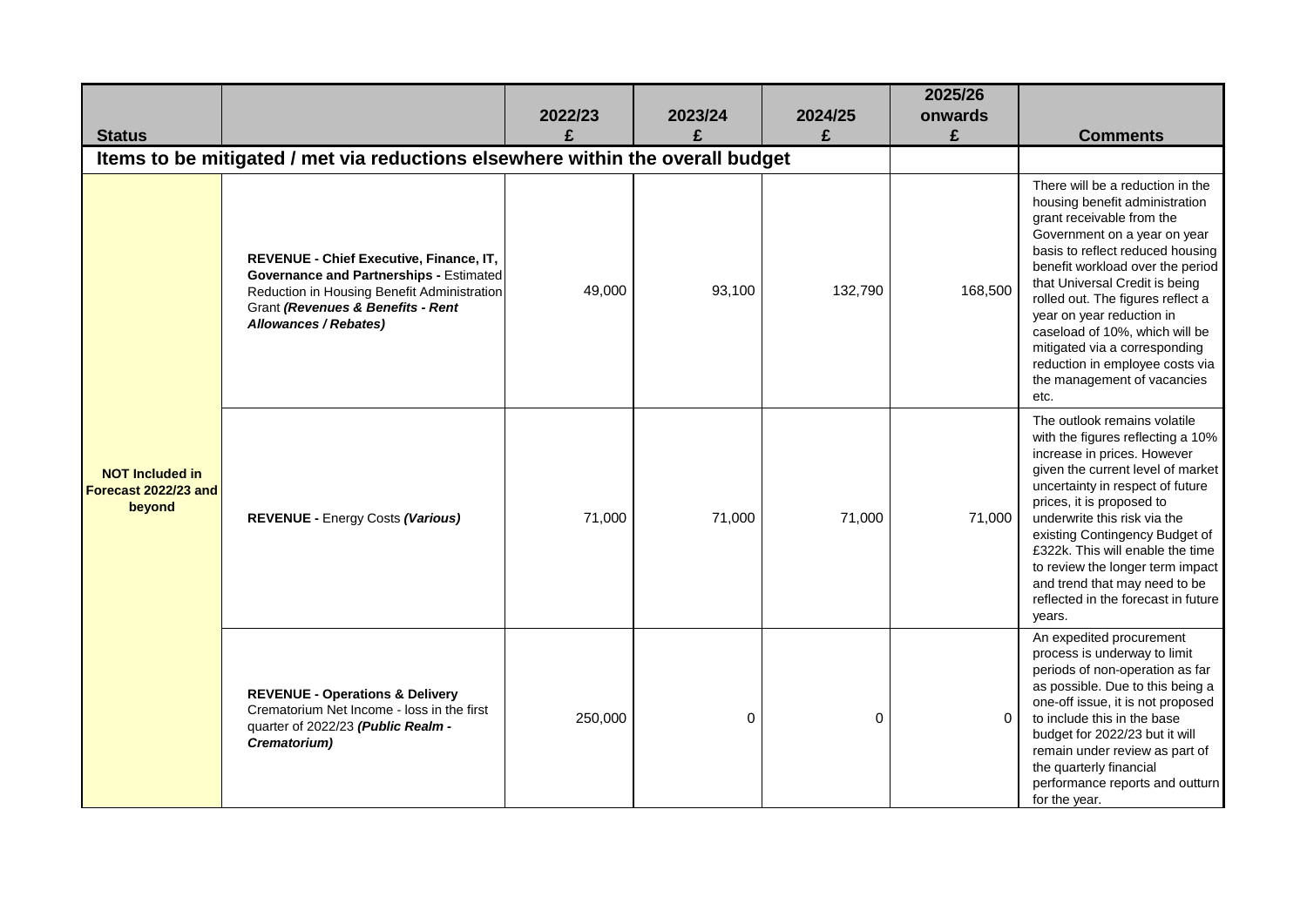| <b>Status</b>                                            |                                                                                                                                | 2022/23<br>£ | 2023/24<br>£ | 2024/25<br>£ | 2025/26<br>onwards<br>£ | <b>Comments</b>                                                                                                                                                                                                                                                                                                                                                                                                                                                                                                                           |
|----------------------------------------------------------|--------------------------------------------------------------------------------------------------------------------------------|--------------|--------------|--------------|-------------------------|-------------------------------------------------------------------------------------------------------------------------------------------------------------------------------------------------------------------------------------------------------------------------------------------------------------------------------------------------------------------------------------------------------------------------------------------------------------------------------------------------------------------------------------------|
|                                                          | <b>REVENUE - Review of Posts previously</b><br>funded on a one-off basis (Various)                                             | 352,460      | 352,460      | 352,460      | 352,460                 | These relate to posts previously<br>funded from one-off money /<br>external income and include:<br>6 Community Ambassadors<br>4 Street Rangers<br>1 Technical / Administration<br>Officer (Waste and Recycling).<br>This cost has not been included<br>in the budget at this stage as<br>alternative options are being<br>explored such as external<br>funding / grants or use of<br>existing budgets.                                                                                                                                    |
| <b>NOT Included in</b><br>Forecast 2022/23 and<br>beyond | Revenue - Operations & Delivery - Cost of<br>Temporary Accommodation /<br>Homelessness Initiatives (Housing &<br>Homelessness) | 100,000      | 100,000      | 100,000      | 100,000                 | The Government have<br>continued to support<br>homelessness via grant funding,<br>a position that is expected to<br>continue into 2022/23. Initiatives<br>to increase / maintain the supply<br>of temporary accommodation<br>also continue such as the<br>remodelling of Spendells House<br>and the use of hotel<br>accommodation. Similarly to<br>previous years, the situation will<br>be reviewed as part of the on-<br>going forecast as it may be<br>necessary to include additional<br>costs in the base budget in<br>future years. |